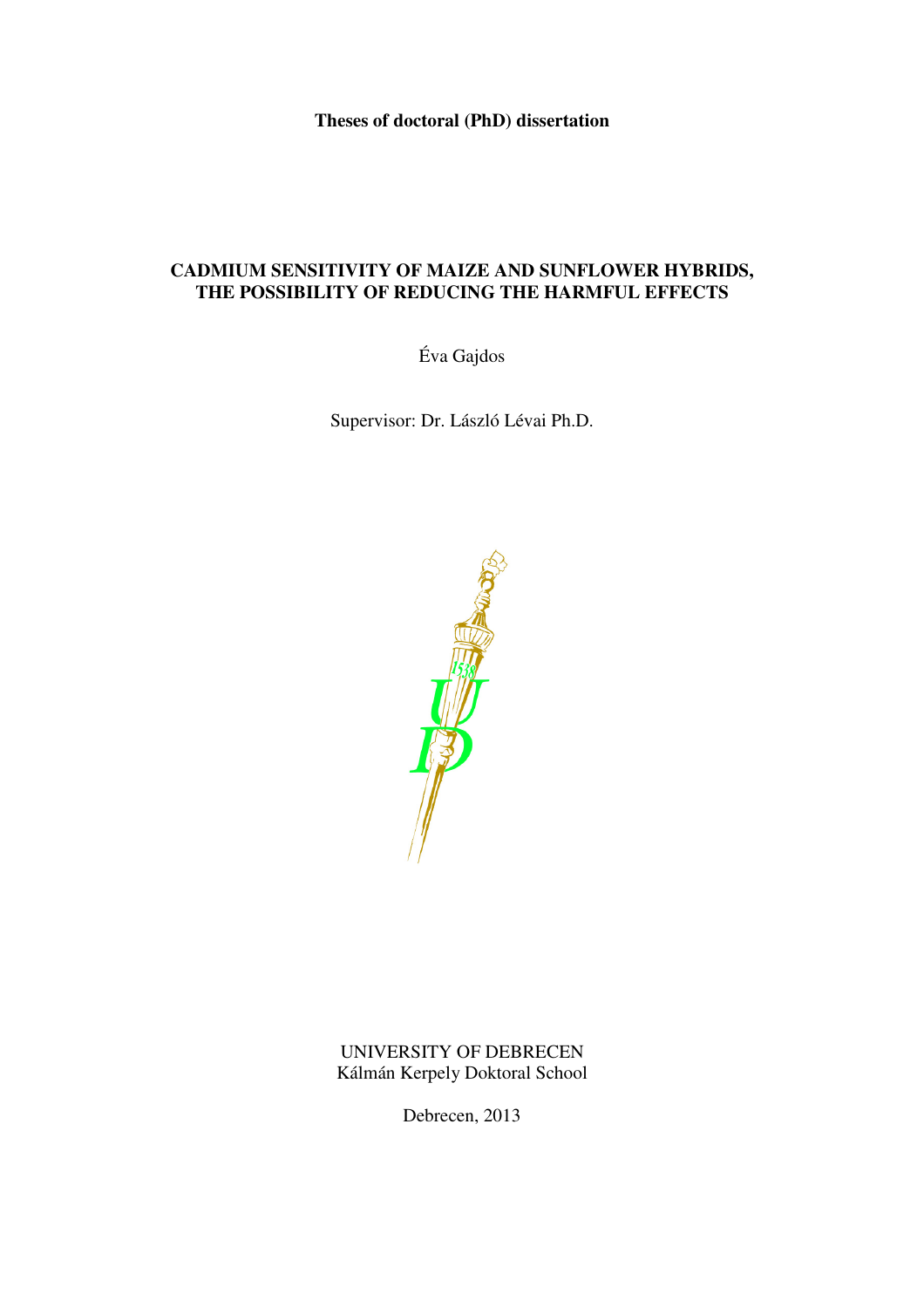#### **1. ANTECEDENTS AND GOALS OF THE DOCTORAL DISSERTATION**

Nowadays agricultural plants are continuously exposed to toxic chemicals, including heavy metals. Heavy metals contaminate the environment and do harm to human health. In recent years heavy metal content of our soils significantly increased on the one hand due to mining, the industrial activities and urbanisation, while on the other hand due to the effects of pesticides and fertilizers used in agriculture. It is known that toxic heavy metals (lead, cadmium, mercury) are able to enter the living organisms and can hinder many important metabolic processes. Presence of toxic heavy metals do harms in the homeostasis of plant cells, in transpiration and in several other physiological processes (Di Tioppi and Gabbrielli 1999). However, plants are able to survive this abiotic stress, due to their defense mechanism (Supalkova et al. 2007). Plants can live and grow in contaminated environment, even they fix and detoxify the heavy metal ions in their tissues. Therefore using the harvested plants as food can threathen to both animal and human health (Zehnalek et al. 2004). According to the recommendation of the FAO/WHO Joint Expert Committee on Food Additives the tolerable maximum intake of cadmium, including all sources (food, air and water) reflecting to body weight is  $1.0\n-1.2$   $\mu$ g kg<sup>-1</sup> (FAO/WHO, 1972). Heavy metals, as stressors decreases plant production. Their toxifying effect and accumulation in plants depend on many factors, such as the characteristics of the soil, the concentration of the contaminant, the time period of the contamination, the complex-forming materials of the rhizosphere, the plant species (Fodor, 2003). Cadmium can easily be uptaken by plants, especially on acidic soils, and is transported rapidly inside the plant. Besides plants can often accumulate it in huge amount without any visible symptoms. In my study two such plants (maize and sunflower) were involved that have different nutrient uptake mechanism, and directly or indirectly play an important role in human nutrition. The chosen plants also have an important industrial role. In 2012 the acreage of maize was 1.280.000 hectares, while of sunflower was 621.000 hectares (KSH data).

In my present work I have studied the effect of heavy metals, and within especially of the cadmium, to plant physiological processes and parameters of different maize and sunflower hybrids. The effect of cadmium in different living organisms has already been widely studied, but its total mechanism of action has not known yet. During my examinations I tried to give an overall picture on how cadmium effects to nutrient uptake of plants, to photosynthesis, and what defence mechanism the examined plant species react with. I looked for the answer on whether exist such sustainable solution, that can compensate the negative effect of cadmium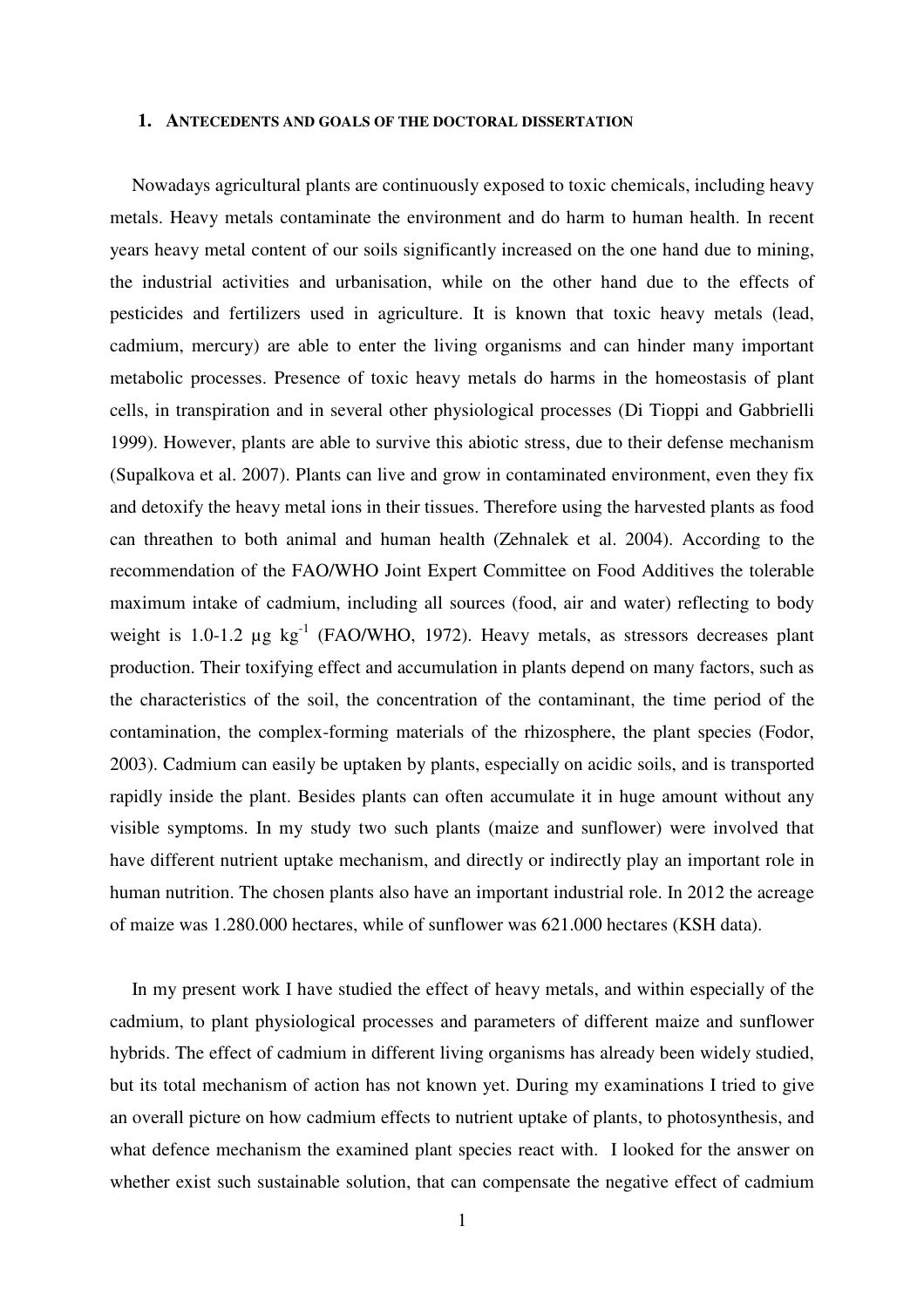on plants, therefore can increase the utilisation of the contaminated areas as well. As such alternative solution I involved a bacteria-based biofertilizer into my trials.

To reach our goals we examined the followings:

- effect of Cd to the intensity of initial root growth
- effect of Cd to the composition and the intensity of secretion of root acid
- effect of Cd to photosynthesis, within this to the relative and absolute chlorophyll content, and to the pigment composition
- the study of the pH of the apoplastic solution, due to the different treatments, in case of plants grown on nutrient solution
- we examined in rhizoboxes how the content of soluble cadmium in soils changes as time passes, and what its relationship is with the availability of its uptake by plants, and with its accumulation in given plant organs, in soil samples contaminated by cadmium (*barren land of Gyöngyösoroszi mine*)
- involving different plant species and their hybrids into the trials if we accept the suggestion that metal tolerancy and metal uptake are functionally linked --, then the data of uptake can become comparable in case of different species, giving inner data on the tolerancy operations of each of the genotypes.

This approach gives the possibility to compare in two different plant species the effect of heavy metals stress causing plant physiological changes, or to show the differences amongst hybrids of the same plant species. The information received such way can be well utilized in the presentation of the mechanism of stress tolerance, and even in plant breeding, as well as in the utilization of agricultural lands contaminated by heavy metals.

#### **2. METHODS OF THE STUDY**

## **2.1. Growing conditions**

The plants were grown in the laboratory of the Department of Agricultural Botany and Plant Physiology in the Institute of Plant Sciences, in the Center for Agricultural and Applied Economic Sciences of the University of Debrecen. We used maize (*Zea mays L.*) and sunflower (*Helianthus annus L.*) hybrids as trial plants, their short review can be found in *Annex 11*. The seeds were germinated between wet filter paper layers, then were grown under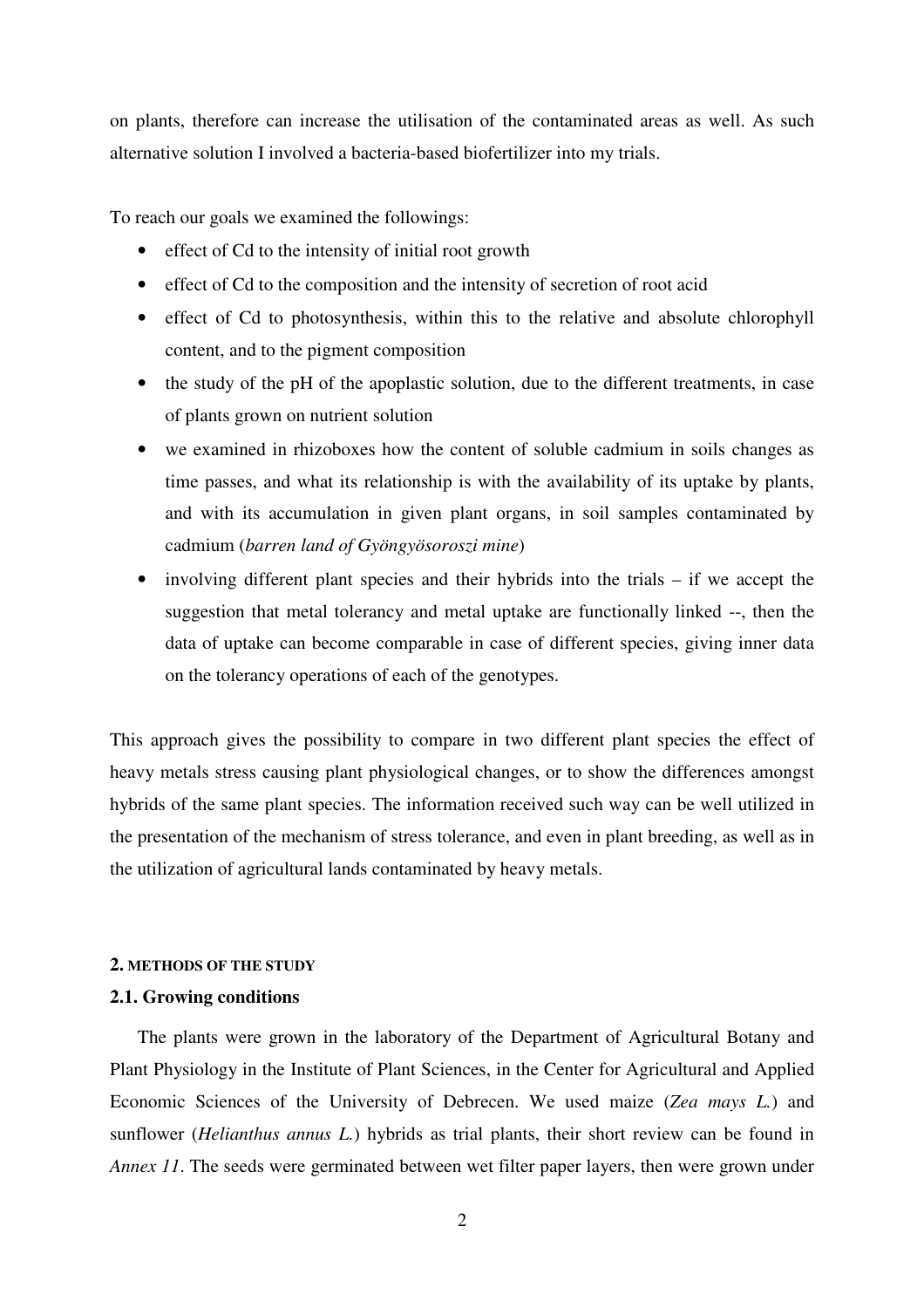hydroponic conditions on nutrion solution (*Lévai és Kovács,* 2001). The composition of the nutrient solution was the following: 2,0 mM of  $Ca(NO<sub>3</sub>)<sub>2</sub>$ , 0,7 mM of  $K<sub>2</sub>SO<sub>4</sub>$ , 0,5 mM of MgSO<sub>4</sub>, 0,1 mM of KH<sub>2</sub>PO<sub>4</sub>, 0,1 mM of KCl, 1 µM of MnSO<sub>4</sub>, 1 µM of ZnSO<sub>4</sub>, 0,25 µM of CuSO<sub>4</sub>, and 0,01 µM of  $(NH_4)_6M_0T_2$ . In the nutrient solution for monocots the concentration of boron was 1  $\mu$ M of H<sub>3</sub>BO<sub>3</sub>, while for dicots was 10  $\mu$ M of H<sub>3</sub>BO<sub>3</sub>. Plants received iron in the form of  $10^{-4}$  M of FeEDTA. Cadmium treatment happened in form of CdSO4, the applied concentrations were occasionally changed according to the goal of the trial. During the trials the environmental conditions were regulated: the light intensity was 350 µmol m<sup>-2</sup> s<sup>-1</sup>, the periodicity of the temperature was  $25/20$  °C (daytime/nighttime), the relative humidity (RH) was 65-75%, the illumination/dark period was 16 h/8 h.

In case of certain trials the nutrient solutions contained live bacteria as well, what were given to the nutrient solution in the form of a commercial biofertilizer in the quantity of 1 ml  $dm<sup>-3</sup>$ . The applied biofertilizer was a viscous liquid that contained two bacteria tribes; the freeliving nitrogen fixing *Azotobacter chroococcum* (1-2 x  $10^9$  db cm<sup>-3</sup>) and the phosphorus mobilizing *Bacillus megatherium var. phosphoricum* (1-2 x 10<sup>8</sup> db cm<sup>-3</sup>), whose utilization is accepted in organic farming as well. Its biocontrol permission number is FM 9961/1992. According to the patents it has three important areas of application:

- enrichment of the nitrogen content of the soil and improvement of phosphorus uptake,
- intensification of the mineralization of stubble residues having high fiber content and
- stimulation of soil life

#### **2.2. Determination of dry matter content**

We determined the dry matter content of plant by termo gravimetric method. The trials were set in 6-8 replications, the shoot and root parts were put separately into a drying oven preheated to  $85^{\circ}$ C for 48 hours. After drying to constant weight we measured back the dry material weight with four decimal accuracy. For the measurements OHAUS Explorer (Switzerland) type analitycal balance was used.

### **2.3. Determination of the relative chlophyll content (SPAD-index)**

We made the determination of the relative chlorophyll content (SPAD-index) by the SPAD-502 (Soil Plant Analysis System) (Minolta, Japan) chlorophyll meter. The equipment gives information on the total chlorophyll content, what is calculated from the intensity of the red (650 nm) and infrared (940 mm) lights passing through the leaf. We made our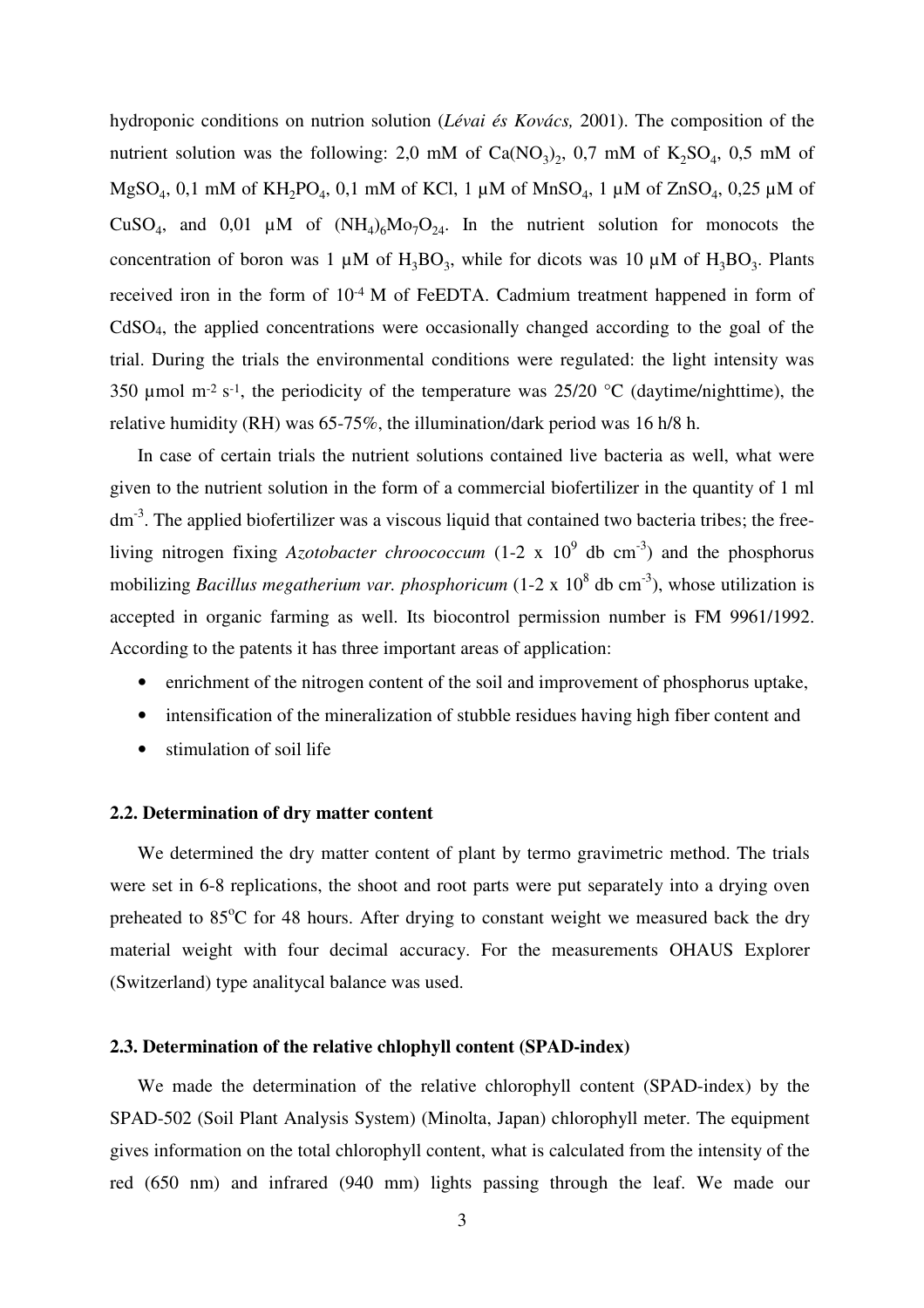measurements in ten-fold replicates in case of each leaf, evenly between the leaf base and the leaf apex. The advantage of the method is its rapidity, it is not harmful to the plants, therefore during the development of the plant the changes of this parameter can be continuously traced.

### **2.4. Determination of the absolute concentration of the photosynthetic pigments**

For the determination of photosynthetic pigments we made a pigment extract from the samples after homogenisation with using acetone of 80% (*Wellburn,* 1994). We determined the concentrations of chlorophyll–*a*, chlorophyll–*b* and of total carotenoids spectrophotometrically (Metertek SP-830 UV/VIS, Japan). In the extract the determination of the concentrations (mg  $g^{-1}$ ) was done on the basis of absorbancies registrated on 663, 646 és 470 nms. For eliminating the turbidity our results were corrected with the absorbancy measured on 750 nm. Chlorophyll–*a*, chlorophyll–*b* and total carotenoid contents were related to per unit dry weight. Namely I applied the method of *Moran and Porath* (1980) (In: *Vidican and Cachita-Cosma,* 2010), whereby I dissolved 50 mg fresh leaf sample in 5 ml of DMF (N,N-Dimethyl-formamide) during 72 hours at 4ºC. Then I measured photometrically the amount of chlorophyll–*a* (664 nm), of chlorophyll–*b* (647 nm), and of the carotenoids at 480 nm wavelength. For the determination of the amounts I applied the following formulas:

Chlorophyll– *a* (mg/gSP) = (11,65 A<sub>664</sub> – 2,69 A<sub>647</sub>) \*v/sp Chlorophyll– *b* (mg/gSP) = (20,8 A<sub>647</sub> – 3,14 A<sub>664</sub>) \*v/sp Carotenoids (mg/gSP) = (1000 A<sub>480</sub> – 1,28 chlorophyll  $a$  – 56,7 chlorophyll *b*) / 245 \* v/sp wkere: A480 – is the readable value at 480nm filter;

A647 – is the readable value at 647nm filter;

- A664 is the readable value at 664nm filter;
- $v -$  the applied solution in ml;
- SP mg fresh plant material used for the extraction.

# **2.5. Measurement of photosynthetic activity by the use of the method of chlorophyllfluorescence induction**

For the determination of the activity of photosynthesis – as an indirect method – we applied the method of chlorophyll fluorescence induction (*Schreiber et al.,* 1994). In the darkadapted leaves the *in vivo* chlorophyll fluorescence, the parameters of the rapid phase of chlorophyll fluorescence induction were determined with a PAM-2001 type fluorometer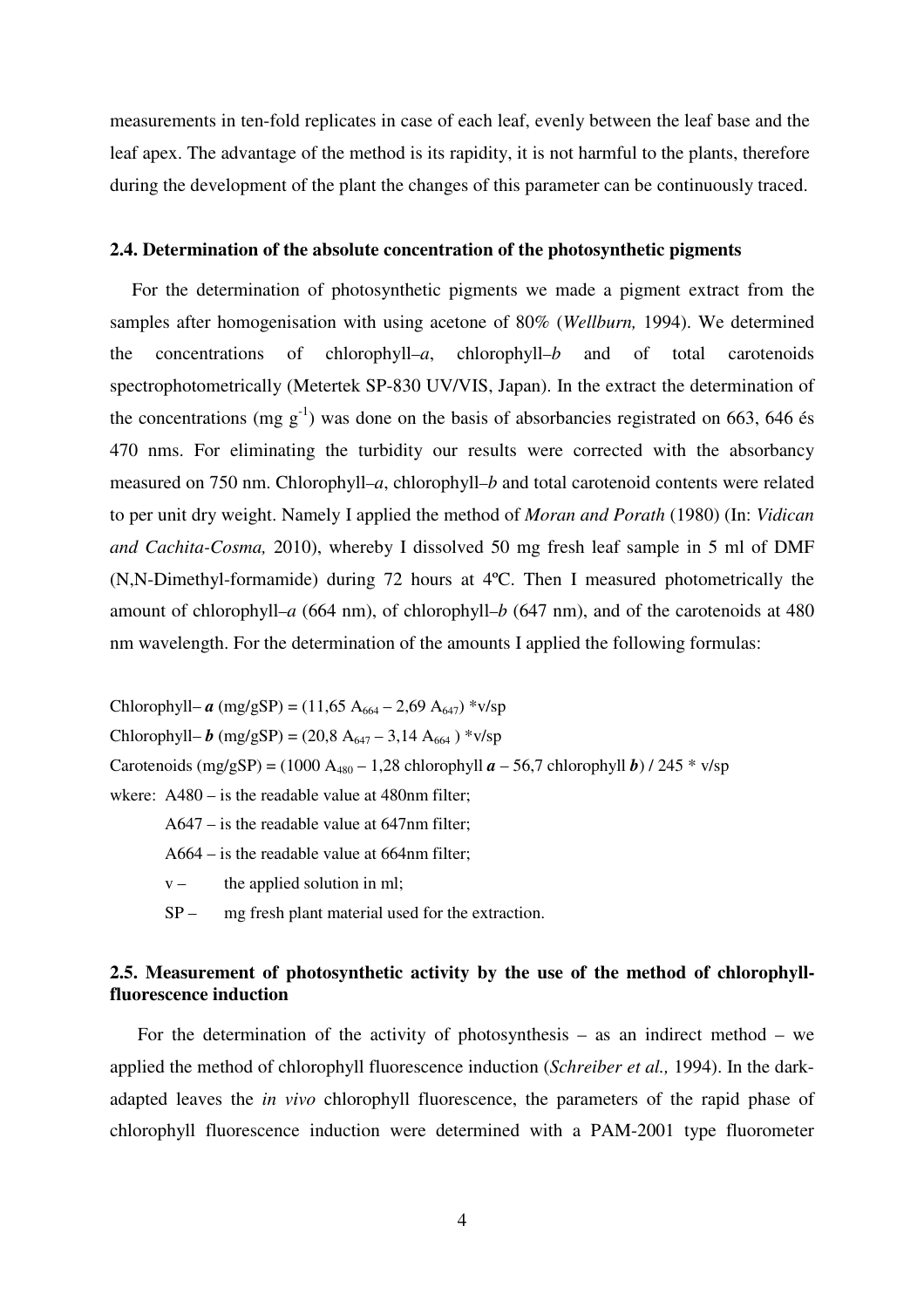(WALZ Gmbh, Germany) végeztük. Before the measurements the plant sample was adapted to dark for 20 minutes.

During the measurement at first the dark-adapted sample was lighted by weak measuring light, and the level of basic fluorescence  $(F_0)$  was measured, then after the application of the saturating light pulse (6000 µmol m<sup>-2</sup> s<sup>-1</sup>), the equipment detected the maximum fluorescence (F<sub>m</sub>). In the dark after about 20 seconds  $F_m$  falls back to the level of  $F_o$  *(Figure 1.).* The difference between  $F_m$  and  $F_o$  is the variable fluorescence ( $F_v$ ) (*Figure 1*.). We used the  $F_v/F_m$ rate to characterize the PSII maximum (potential) photochemic efficiency.



**Figure 1.:** Induction curve of the chlorophyll fluorescence

## **2.6. Examination of the acid secretion of the root**

For the detection of root acids secreted by the plant was used agar sheets, the indicator was bromocresol purple. The preparation of the agar sheet was made according to the followings. The agar medium contained 100 ml of distilled water, 1,25 g of Agar-agar, which was boiled for approx.15 minutes on water-bath, then 1 ml of bromocresol purple indicator was added. (The indicator solution contained 1,25% of bromocresol purple (BCP-5',5"-dibromo-okrezolszulfoftalein), whose pH value was set to 6.0 by using 1 n of NaOH and 1 n of  $H_2SO_4$ ). The such made medium had the pH value of 6.0; its colour became purple. I made a colour range by changing the pH values (with the range of 0.5), whose help the range of colours of each pH value became identifiable with. The agar-agar medium poured into 3 mm sheets, and these sheets were used to identify the acid extraction of roots (*Marshner et al.,* 1982). This is a relatively subjective method for the visualization of the chosen root acid, or for the estimation of the pH of the chosen acid.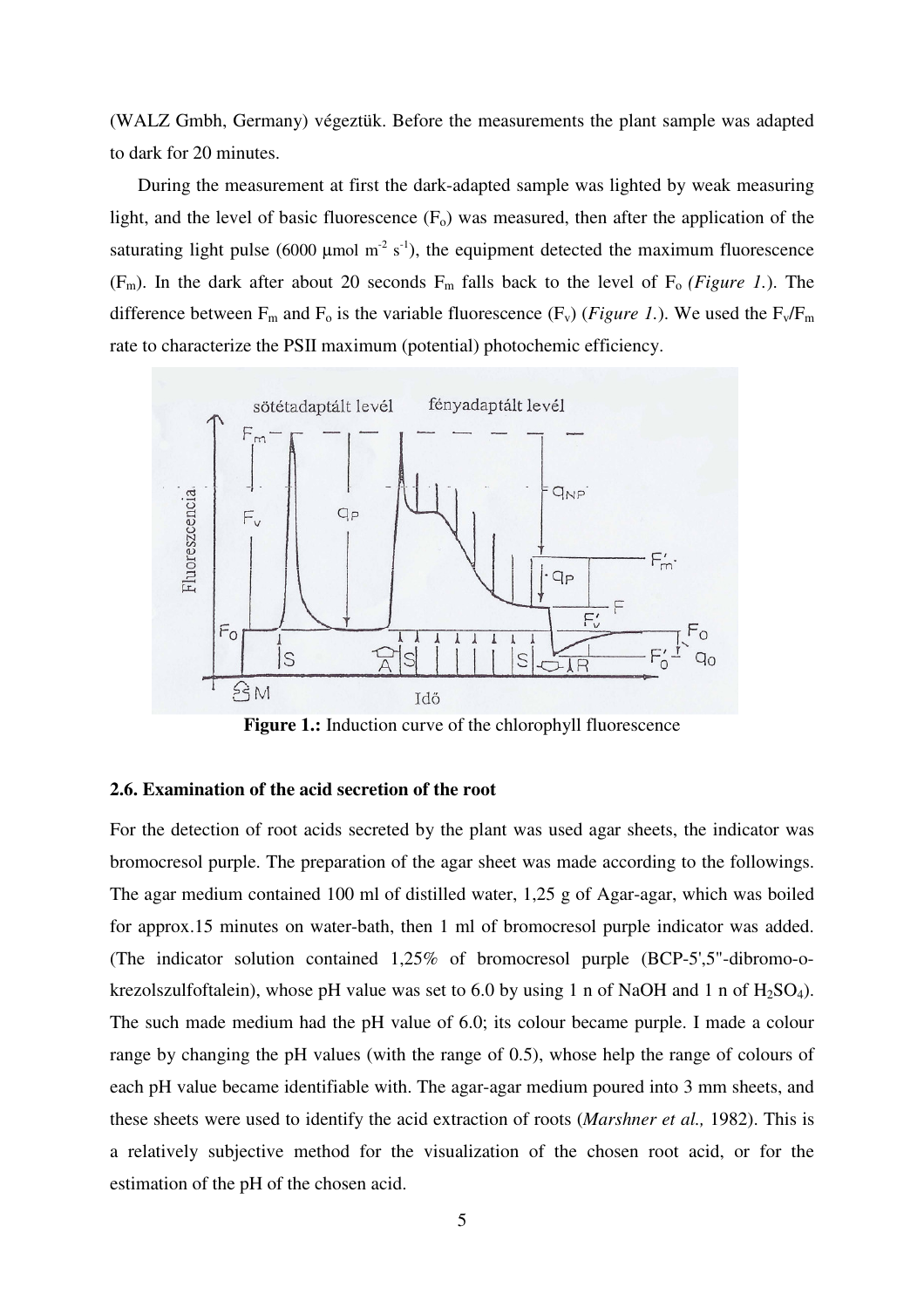### **2.7. Determination of the element content of the samples**

### *Treatment of the plant samples*

The element content of the roots and shoots of the examined plants were determined separately. The iones bound to the surface of the roots were removed by rinse with 0,1n of HCl, while the remnants of hydrochloric acid with distilled water. Before the evaluations the roots and shoots were dried to constant weight at 85 °C in drying oven. Preparation of the plant samples for element determination was done as follows: from the properly prepared sample (dried to constant weight, chopped), during the pre-destruction, I gave 10 ml of  $HNO<sub>3</sub>$ to 1 g material, what I kept at 60 °C for 30 minutes. After their cooling down the samples were completed with 3 ml of  $H_2O_2$ , and I continued the destruction for further 90 minutes at 120 °C. The destructed samples, after their cooling down, were completed with deionized water up to 50 ml, then were filtered with MN 640 W filter paper, and the element content of the samples were determined by OPTIMA 3300DV ICP-OA (Perkin-Elmer) spectrophotometer. The extreme values of the deviations from the mean values were signed in the tables.

## *Treatment of soil samples*

From the properly prepared (dried, ground) samples I weighted in 1 g, which was destructed during the pre-destruction with 5 cm<sup>3</sup> of distilled of cc. HNO<sub>3</sub>, at 60  $^{\circ}$ C for 30 minutes. Then during the main-destruction with adding of 5 cm<sup>3</sup> of  $H_2O_2$  of 30%, I destructed it for 270 minutes at 120  $^{\circ}$ C temperature. After the cooling down of the destructed material, I filled up the test tubes to 50 cm<sup>3</sup> with deionized water, then I filtered the samples with Filtrak 388 filter paper. Then we measured the total element content of the samples with ICP-MS equipment.

## **2.8. Rhizobox trials**

I put 250 g of soil into each rhizobox, homogenously mixed with distilled water until corresponds to 50% of field water capacity, and I moistened them with  $CdSO<sub>4</sub>$ -solutions corrresponding to the treatments. In case of the cadmium treatments I used CdSO<sub>4</sub>-solutions concerning to 10, 30, 50, 100, 150 µmol. 100 mg  $kg^{-1}$  of cadmium. Before placing the soil into the rhizoboxes, I put filter papers moistened before with deionized water onto the bottom of each rhizobox. Thus we ensured the homogenous moisture dispersion in the soil. Every day I measured the weight of each rhizobox and the length of the roots of each plant, and I complemented the missing water amount (transpiration, evaporation). I evaluated the maize and sunflower plants sown into the rhizoboxes five days after the sowing.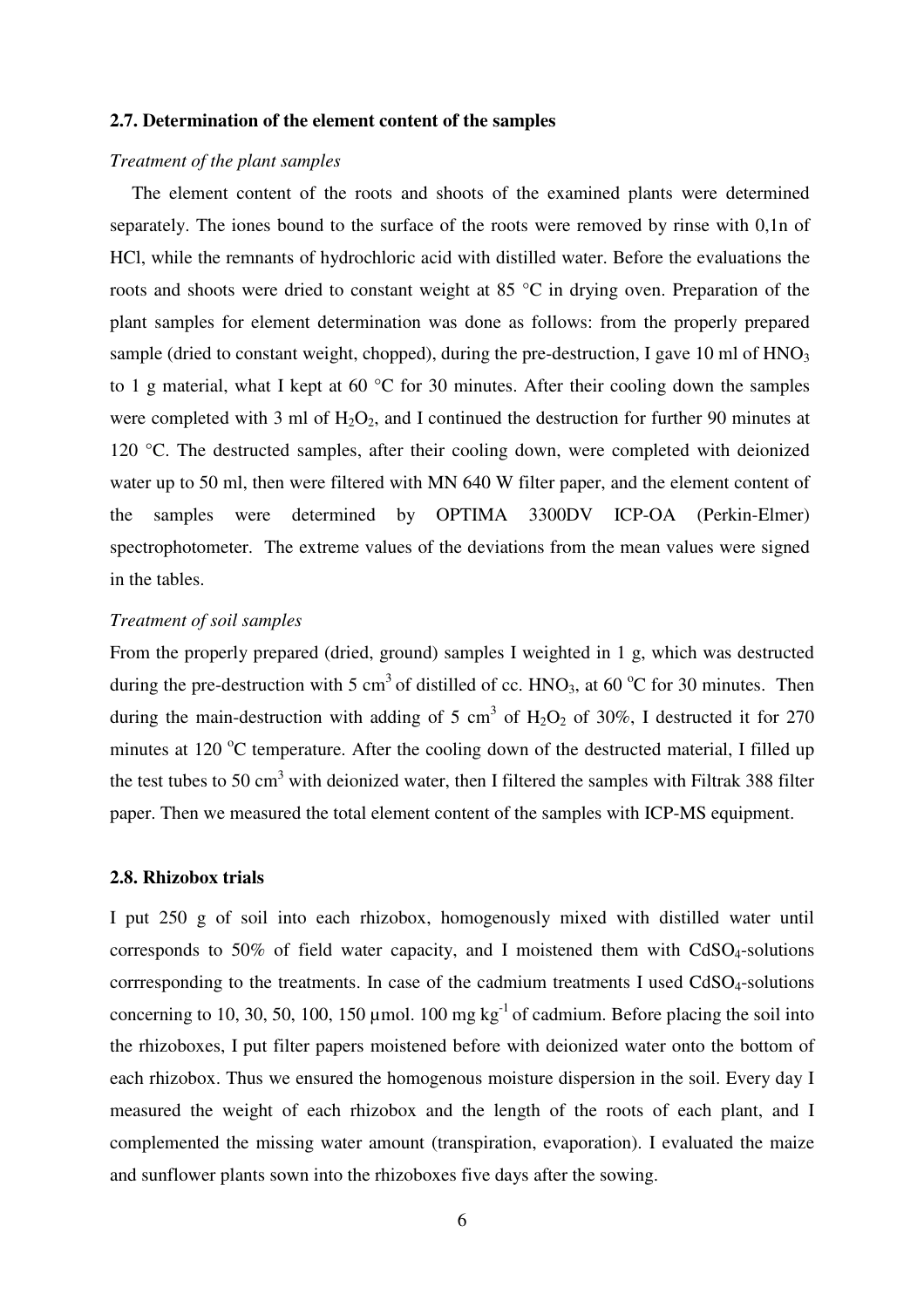### **2.9. Parameters of soils used during the trials**

We used two different types of soil for the rhizobox trials. The first soil was a calcareous chernozem originated from the Látókép Pilot Plant of the Center for Agricultural and Applied Economic Sciences of the University of Debrecen. During the trials it took part as control, or was contained with cadmium in the concentration determined by me. The other soil originated from the barren land of the Gyöngyösoroszi mine, from the banks of the Toka-creek. This soil was contaminated for years due to the mining activities. Its parameters were the followings:

|                                            | Látókép   |           | Gyöngyösoroszi          | Gyöngyösoroszi   |             |
|--------------------------------------------|-----------|-----------|-------------------------|------------------|-------------|
|                                            |           |           | <b>1st soil profile</b> | 2nd soil profile |             |
| Depth $(m)$                                | $0 - 0.3$ | $0 - 0.4$ | $0.4 - 0.8$             | $0 - 0.4$        | $0.4 - 0.8$ |
| pH(KCl)                                    | 5.71      | 7.20      | 4.97                    | 6.27             | 3.76        |
| $pH(H_2O)$                                 | 6.58      |           |                         |                  |             |
| Arany type of plasticity index             | 43        |           |                         |                  |             |
| Water-soluble total salt                   | 0.015     |           |                         |                  |             |
| $Ca$ (mg kg <sup>-1</sup> )                |           | 5740      | 40175                   | 4750             | 27875       |
| Humus $(\%)$                               | 4.75      | 4.775     | 1.085                   | 4.605            | 1.065       |
| KCL-soluble $NO_3-N+NO_2-N:(mg kg^{-1})$   | 8.04      | 39.63     | 16.15                   | 32.91            | 23.99       |
| AL-soluble $P_2O_5$ (mg kg <sup>-1</sup> ) | 199       | 46.5      | 0.75                    | 34.84            | 0.77        |
| AL-soluble $K_2O$ (mg $kg^{-1}$ )          | 451       | 113.00    | 83.55                   | 34.84            | 27.83       |
| KCl-oldható Mg (mg $kg^{-1}$ )             | 332       | 8.59      | 0.925                   | 8.59             | 4.47        |
| KCl-EDTA soluble Fe $(\mu g kg^{-1})$      |           | 61.0      | 11.56                   | 43.45            | 77.6        |
| KCl-EDTA soluble $Zn (\mu g kg^{-1})$      | 7.9       | 93.4      | 3.1                     | 88.1             | 22.63       |
| KCl-EDTA soluble Mn $(\mu g kg^{-1})$      | 262       | 78.8      | 2.63                    | 65.9             | 39.66       |
| $Pb_{220.353}$ (mg kg <sup>-1</sup> )      |           | 1952,5    | 839                     | 1913,5           | 616         |
| $Cd_{228.802}$ (mg kg <sup>-1</sup> )      |           | 4,485     | 11,7                    | 2,705            | 12,3        |

# **2.10. Statistical evaluations**

The statistical evaluation of the results was made by the programs of Microsoft Excel 2007, Sigmaplot 8.0 (2001) and SPSS 14.0. During the evaluation the normality of the dispersion of the data was checked by the Kolmogorov-Smirnov test. The simultaneous comparison of the mean values was done by the Duncan-test. The authenticity of the significancy results received in case of the treatments of on-similar variencies was checked by the t-probe.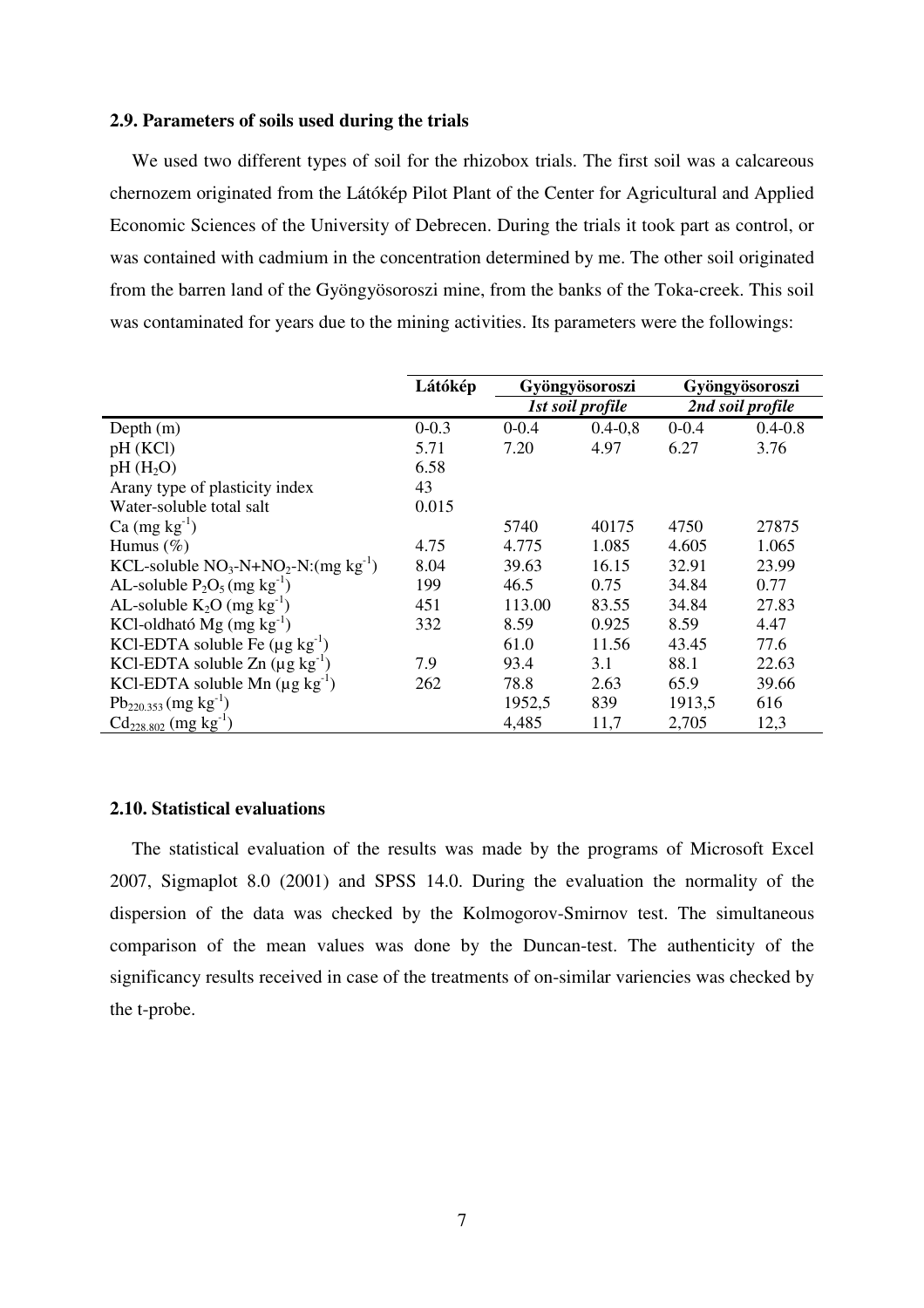#### **3. MAIN STATEMENTS OF THE DISSERTATION**

# **Evolution of some physiological parameters of maize and sunflower seedlings due to the effect of cadmium**

### *Effect of Cd treatments in the initial phase of root growth*

During the incubation period maize was more sensitive than sunflower. The relapse of root growth showed significant decrease during all three treatment periods (1, 2, 3 h) (*Table 1.*). In case of sunflower significant difference was detected only between the 1 and 3-hour incubation times. In case of both species the root growth inhibitant effect of cadmium was the most pronounced during the 3-hour incubation time. In case of the same incubation times, we were not able to detect any statistical differences amongst the hybrids regarding to the root growth intensity occurred during 24 hours.

*Table 1.: Root growth of maize and sunflower hybrids (cm) depending on the treatment time, 24 hours after treatment (n=8, \*\* p <0,01; \*\*\* p <0,001; n.s.= there is no significant difference)* 

|                          | Treatment time |                   |                                |                        |
|--------------------------|----------------|-------------------|--------------------------------|------------------------|
| <b>Maize hybrids</b>     | 1 hour         |                   | 2 hours 3 hours <i>F-value</i> |                        |
| PR37D25                  | 1.22a          | 0.84 <sub>b</sub> | 0.79 <sub>b</sub>              | ***<br>8.30            |
| <b>DKC4490</b>           | 1.17a          | 1.13a             | 1.03a                          | $0.61$ n.s.            |
| P9400                    | 1.27a          | 1.15a             | 0.88 <sub>b</sub>              | $5.87**$               |
| <b>Sunflower hybrids</b> | 1hour          | 2 hours           |                                | 3 hours <i>F-value</i> |
| NK Brio                  | $0.22$ ab      | 0.19 <sub>b</sub> | 0.13 cb $2.50*$                |                        |
| NK Ferti                 | $0.21$ ab      | $0.11$ ch         | 0.12 <sub>b</sub>              | $3.00*$                |
| NK Neoma                 | 0.19a          | 0.19a             | 0.12a                          | $1.36$ n.s.            |

In case of maize in 6, 24 and 30 hours after the treatment there were significant differences in the root growth in all three measurement times (*Table 2.*).

| <b>Table 2.:</b> Root growth of maize and sunflower hybrids (cm) depending on the time passed after | treatment (n=8, *** $p < 0.001$ ) |  |
|-----------------------------------------------------------------------------------------------------|-----------------------------------|--|
|                                                                                                     | Time after treatment              |  |

|                                             | Time after treatment |                           |        |             |  |  |
|---------------------------------------------|----------------------|---------------------------|--------|-------------|--|--|
| <b>Maize hybrids</b>                        |                      | 6 hours 24 hours 30 hours |        | F-value     |  |  |
| PR37D25                                     | 0.41c                | 1.02 <sub>b</sub>         | 1.39 a | 38.96 ***   |  |  |
| <b>DKC4490</b>                              | 0.34c                | 1.25 <sub>b</sub>         | 1.69a  | $67.80$ *** |  |  |
| P9400                                       | 0.41c                | 1.19 b                    | 1.68a  | 77.55 ***   |  |  |
| Sunflower hybrids 6 hours 24 hours 30 hours |                      |                           |        | F-value     |  |  |
| NK Brio                                     | 0.06 <sub>b</sub>    | 0.20a                     | 0.26a  | $9.58$ ***  |  |  |
| NK Neoma                                    | 0.11 b               | 0.19 <sub>b</sub>         | 0.37a  | 35.87***    |  |  |
| NK Feri                                     | 0.05 <sub>b</sub>    | 0.24a                     | 0.24a  | $11.45***$  |  |  |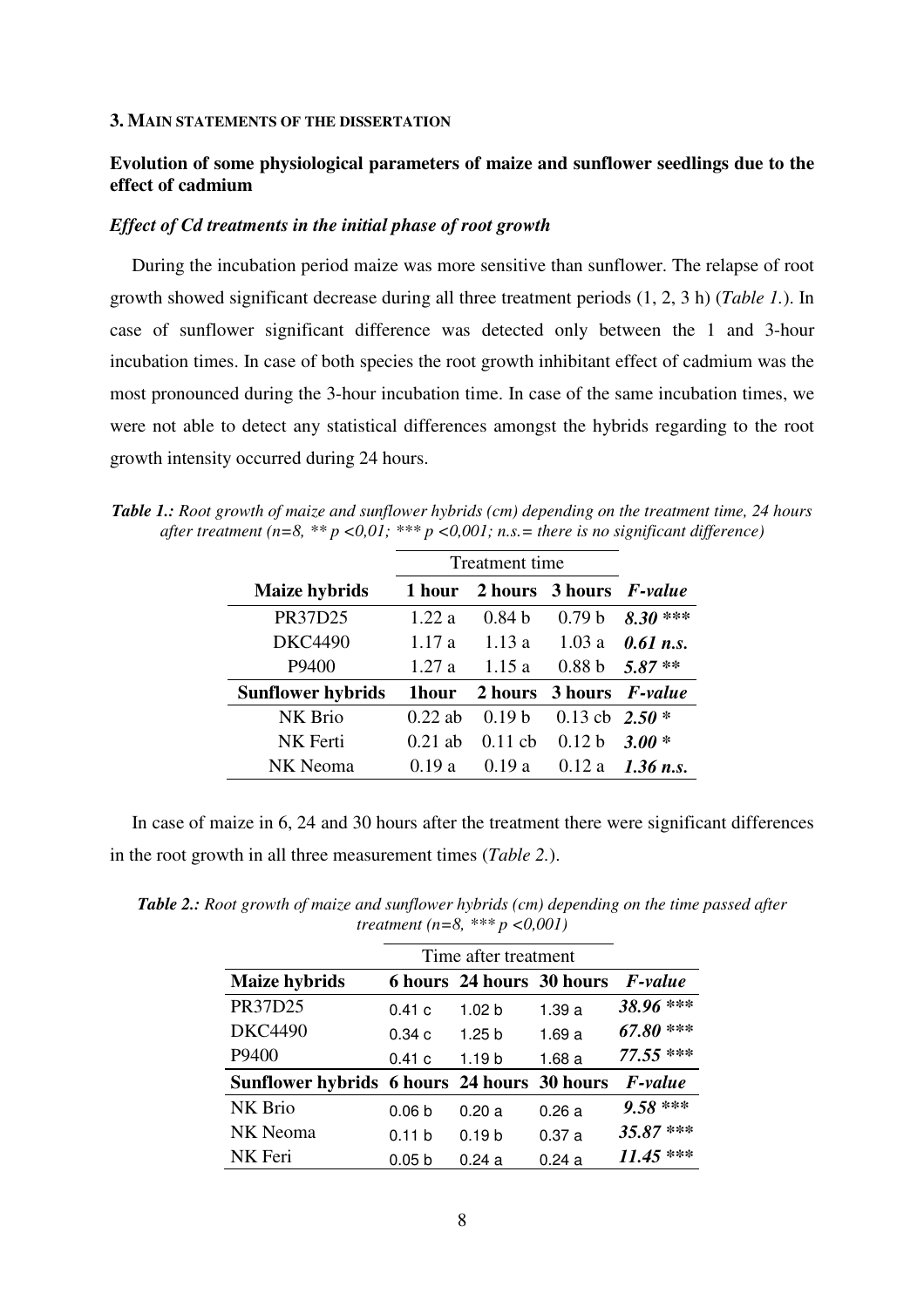In case of sunflower there was significant difference between the 6 and the 24-hour measurements, while between the 24 and the 30-hour measurements we didn't find significant difference in root growth. Root growth of sunflower stopped earlier by the effect of cadmium treatment than of maize. The different hybrids reacted the same way to the time passed after the treatment. In case of maize hybrids we could detected significant differences in their root growth per time unit 24 and 30 hours after the treatment. In case of sunflower in 6 and 30 hours after the cadmium treatment there was significant difference amongst the root growth of the given hybrids.

By the effect of the increasing cadmium concentrations  $(0, 5, 10, 30, 50, 100, 150 \mu M)$ root growth of both species has significantly decreased (*Table 3*.). Root growth of sunflower is significantly hindered by even low cadmium concentration  $(5 \mu M)$  (the growth of the root decreased with about ~63 % in 24 hours after the treatments). In case of maize such decrease in root growth (~60 %) was caused by only a cadmium concentration over 30  $\mu$ M. The higher cadmium tolerance of maize was also signed by the fact that it could show some root growth even under a very high cadmium concentration. In case of sunflower over a cadmium concentration of 50 µM the root growth was totally hindered. Amongst the maize hybrids involved into the trial significant difference could be detected only in case of a cadmium concentration over 50 µM, while in case of sunflower at cadmium concentrations below 50  $\mu$ M (over this concentration the root growth was totally hindered).

|                                                                       |                   |                   | $\sim$ 0.001)      |                   |                           |                    |
|-----------------------------------------------------------------------|-------------------|-------------------|--------------------|-------------------|---------------------------|--------------------|
| Cd (CdSO <sub>4</sub> )<br>concentration PR37D25 DKC4490<br>$(\mu M)$ |                   |                   | <b>P9400</b>       |                   | NK Brio NK Neoma NK Ferti |                    |
| 0                                                                     | 1.41 $a$          | 1.75a             | 1.74 a             | 0.51a             | 0.48a                     | 0.29a              |
| 5                                                                     | 1.38 a            | 1.49 ab           | 1.42 <sub>b</sub>  | 0.20 <sub>b</sub> | 0.14 b                    | 0.16 <sub>b</sub>  |
| <b>10</b>                                                             | 1.21a             | 1.39 <sub>b</sub> | 1.20 <sub>bc</sub> | 0.05c             | 0.09 <sub>bc</sub>        | 0.10 <sub>bc</sub> |
| 30                                                                    | 0.61 <sub>b</sub> | 0.71c             | $0.68$ de          | 0.01c             | 0.02 <sub>bc</sub>        | 0.04c              |
| 50                                                                    | 0.56 <sub>b</sub> | 0.56c             | $0.93$ cd          | 0.00c             | 0.00c                     | 0.00c              |
| <b>100</b>                                                            | 0.23c             | 0.14d             | $0.37$ ef          | 0.00c             | 0.00c                     | 0.00c              |
| <b>150</b>                                                            | 0.03c             | 0.09 <sub>d</sub> | 0.11f              | 0.00c             | 0.00c                     | 0.00c              |
| F-value                                                               | $25.80$ ***       | $32.25$ ***       | $30.85$ ***        | $47.78$ ***       | 28.68 ***                 | $10.19***$         |

*Table 3.: Differences amongst the sensitivities of the root growth of maize and sunflower hybrids (cm) depending on the increasing cadmium concentrations, 24 hours after the treatment (n=8, \*\*\* p <0.001)*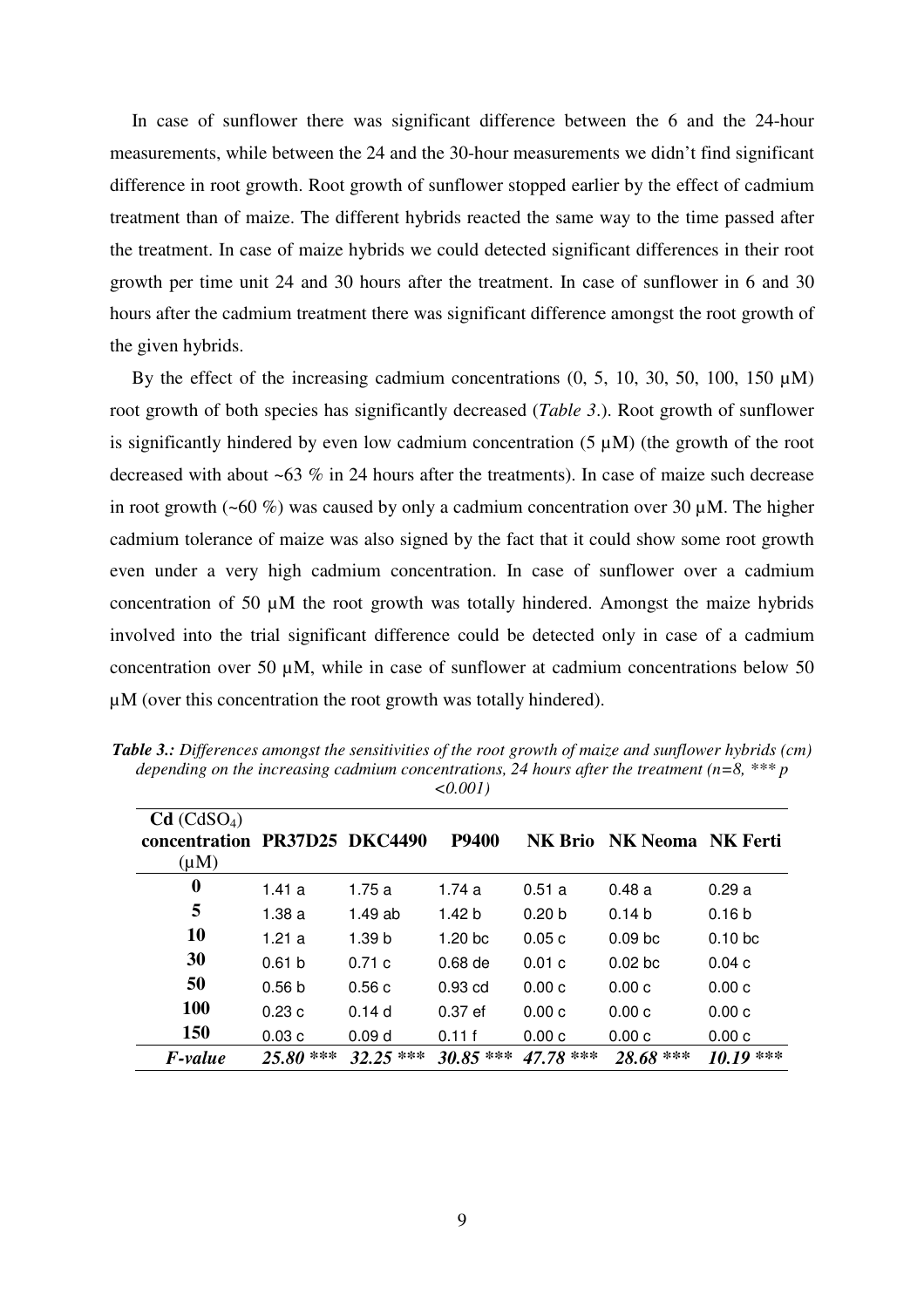#### *Dry material production depending on the Cd treatments*

Dry material of both the shoot and root of maize (*Zea mays L. cv* MV343) decreased by the effect of cadmium treatments, comparing to the control (*Table 4.*). As a result of the highest applied, the 150  $\mu$ M of CdSO<sub>4</sub> treatment comparing to the control, the dry material of both of the shoot and the root was decreased approximately to half.

|                | Maize (MV343)                                  |                   |  |  |  |
|----------------|------------------------------------------------|-------------------|--|--|--|
|                | Dry weight of the shoot Dry weight of the root |                   |  |  |  |
| <b>Control</b> | $0.0633 \pm 0.01$                              | $0.1177 \pm 0.04$ |  |  |  |
| $10 \mu M$ Cd  | $0.0607 \pm 0.03$                              | $0.1152 \pm 0.06$ |  |  |  |
| 30 µM Cd       | $0.0593 \pm 0.01$                              | $0.0995 \pm 0.02$ |  |  |  |
| 50 µM Cd       | $0.0485 \pm 0.01$                              | $0.0757 \pm 0.02$ |  |  |  |
| 100 µM Cd      | $0.0358 \pm 0.02$                              | $0.0713 \pm 0.05$ |  |  |  |
| 150 µM Cd      | $0.0290 \pm 0.01$                              | $0.0641 \pm 0.01$ |  |  |  |

*Table 4.: Dry weight (g) of the shoot and root of a 10-day old maize seedling grown in rhizobox, depending on the cadmium concentration (n=3)* 

Dry weight of the shoot and roots of sunflower (*Helianthus annus L. cv* Nova) showed a very different result in comparison to the maize. In case of the dry weight of the shoot there was no significant difference as an effect of cadmium treatments (*Table 5.*). Even the dry weight of the root decreased by the effect of the cadmium treatments, but not as significantly as of maize. The results could be influenced by the different nutrient uptake mechanisms of the given species.

|                | <b>Sunflower (Nova)</b>                        |                   |  |  |  |
|----------------|------------------------------------------------|-------------------|--|--|--|
|                | Dry weight of the shoot Dry weight of the root |                   |  |  |  |
| <b>Control</b> | $0.0319 \pm 0.01$                              | $0.0358 \pm 0.01$ |  |  |  |
| $10 \mu M$ Cd  | $0.0357 \pm 0.00$                              | $0.0325 \pm 0.01$ |  |  |  |
| 30 µM Cd       | $0.0355 \pm 0.01$                              | $0.0237 \pm 0.01$ |  |  |  |
| 50 µM Cd       | $0.0342 \pm 0.01$                              | $0.0238 \pm 0.01$ |  |  |  |
| 100 µM Cd      | $0.0337 \pm 0.01$                              | $0.0211 \pm 0.01$ |  |  |  |
| 150 µM Cd      | $0.0377 \pm 0.00$                              | $0.0255 \pm 0.01$ |  |  |  |

*Table 5.: Dry weight (g) of the shoot and root of a 10-day old sunflower seedling grown in rhizobox, depending on the cadmium (n=3)* 

Comparing the dry weight of shoots and roots of maize plants grown on different soil types (the non-contaminated, chernozem soil originated from organic farming from Látókép, which was my permanent control during the trials, and the barren, sandy soil of the Gyöngyösoroszi mine, which was contaminated by heavy metals for years) I realized that the hybrids grown on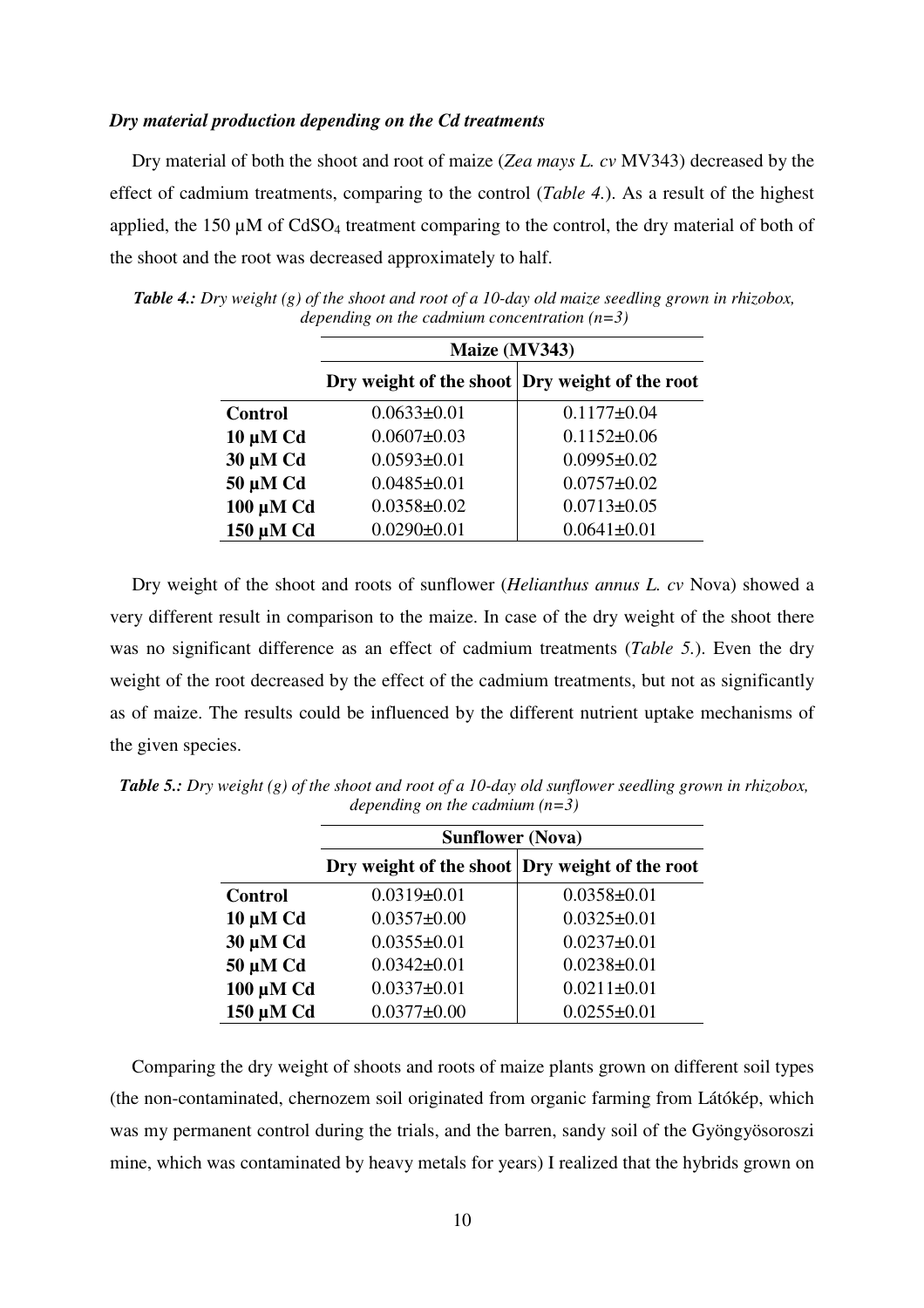the contaminated soil originated from Gyöngyösoroszi showed better dry material production than on the non-contaminated, control soil originated from Látókép (*Table 6.*). This must probably be justified by the differences between the soil structures. The soil originated from Gyöngyösoroszi is a sandy type, therefore roots were able to grow against less resistance. This could provide bigger root surface and therefore bigger surface for nutrion uptake, what effected advantageously the dry weight of the shoot. Besides the heavy metals accumulated for years in the soil of Gyöngyösoroszi transformed in different chemical reaction into such forms what are less uptakeable for the plants.

**Siló King Mv343 De285 P9400 root shoot root shoot root shoot root shoot 1** 0.1245±0.04 0.0154±0.00 0.1846±0.01 0.0214±0.01 0.1199±0.04 0.0188±0.01 0.1034±0.00 0.0183±0.00 **2** 0.1559±0.00 0.0201±0.01 0.2750±0.06 0.1053±0.12 0.1559±0.06 0.0254±0.01 0.1810±0.05 0.0223±0.00

*Table 6.: Dry weight of shoots and roots of different maize hybrids (g) on differeent soils (1: soil from Látókép, 2: soil from Gyöngyösoroszi) (n=3)* 

#### *Amounts of root acids secreted by the effect of cadmium*

By the effect of the increasing cadmium concentration, after 24 hours from the treatment, the amount of the secreted root acids was decreased significantly, therefore pH of the rhizosphere increased. Amongst the given hybrids significant differences were detected.

# **Changing of parameters of young, several-week old plants by the effect of cadmium treatments**

# *The effects of Cd treatments to the root growth of maize and sunflower*

In case of the examination of root length the sunflower hybrids reacted with about the same sensitivity against the applied cadmium concentrations, while amongst the maize hybrids I got much hectical results. Comparing to the controls of the maize hybrids, the Mv500 made the biggest average root lenght (65 cm), but this hybrid was the most sensitive against the cadmium treatments. I measured the shortest root length (44 cm) at the Mv343 hybrid. At sunfower examining the root growth of the control, a hybrid (NKBrio) emerged out from the others with its significant (more than 60 cm) root length. The average lengths of the non-treated roots of the other examined hybrids were between 40 and 53 cm. In case of sunflower the 10 mg dm<sup>-3</sup> Cd treatments meant  $50\%$  decrease in the averade root length. In case of both of the maize and the sunflower the amount and size of side roots and the root hairs were significantly decreased by the effect of cadmium treatments.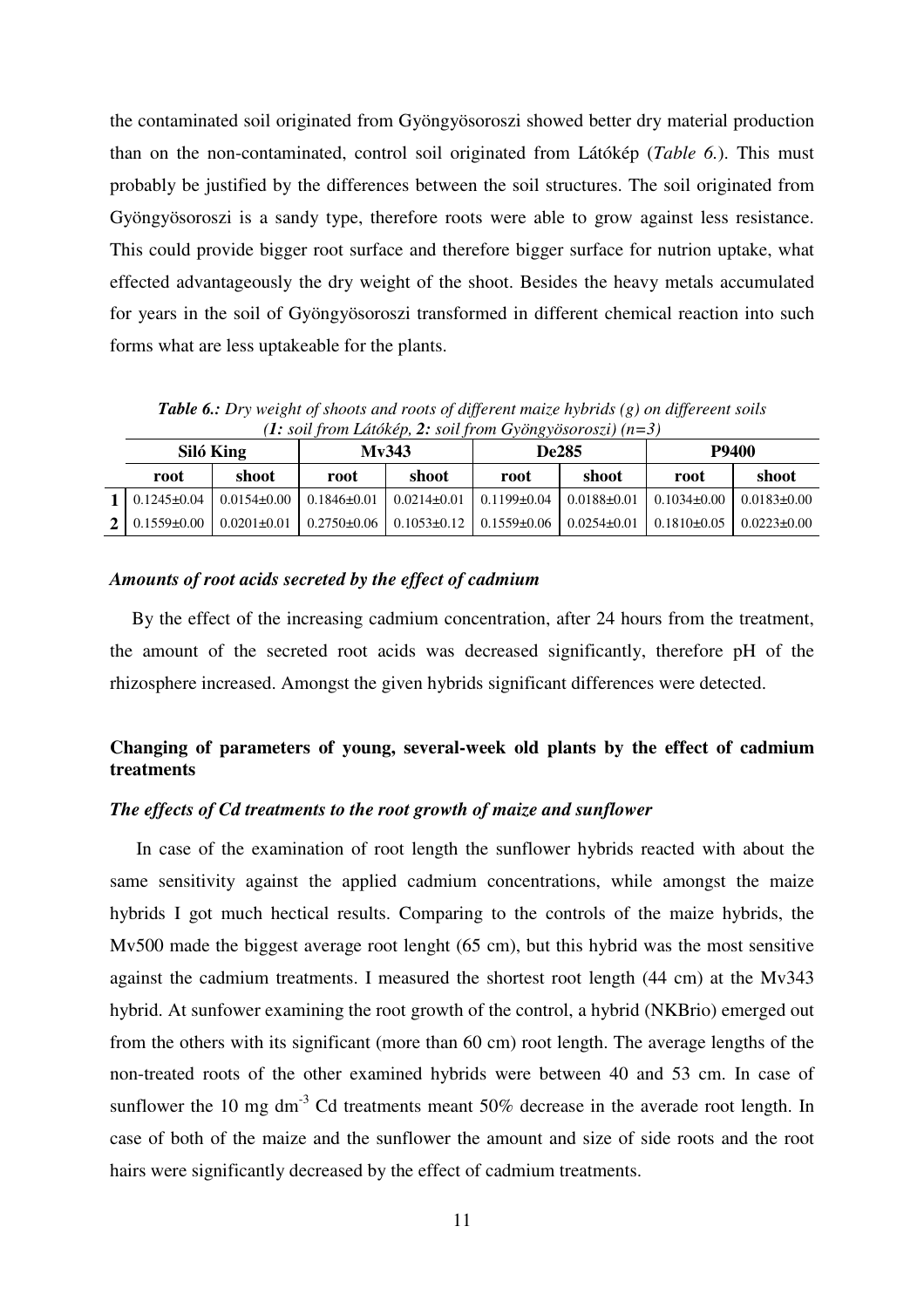## *Changing of the relative chlorophyll content by the effect of Cd treatments*

In case of maize the cadmium treatments in almost all cases resulted significant decrease in relative chlorophyll content comparing to the control (*Table 7.*). Amongst the given hybrids there were significant differences depending on the cadmium treatments; only in case of the cadmium treatment of 10 mg dm<sup>-3</sup> the SPAD-values measured in the second leaf didn't show significant difference amongst the hybrids.

*Table 7.: Effect of cadmium treatments to the relative chlorophyll content of the maize hybrids (SPADvalue) (n=5, Significant difference comparing to the control: \*p <0,05; \*\*p <0,01; \*\*\*p <0,001; difference amongst the given hybrids was marked with letters in the superscript)* 

|                                    | 2nd leaf                |                         |                            |                        |  |  |
|------------------------------------|-------------------------|-------------------------|----------------------------|------------------------|--|--|
|                                    | Mv343                   | Mv277                   | <b>Mv500</b>               | <b>De285</b>           |  |  |
| <b>Control</b>                     | $39.3^a \pm 0.97$       | $42.8^a \pm 3.18$       | $37.1^b \pm 2.56$          | $34.6^{b} \pm 2.33$    |  |  |
| $10 \text{ mg } L^{-1}$ Cd         | $21.4 \pm 3.13*$        | $24.1 \pm 2.79***$      | $24.7 \pm 3.32***$         | $22.1 \pm 3.10**$      |  |  |
| $20 \text{ mg } L^{-1} \text{ Cd}$ | $14.9^a \pm 12.3^*$     | $15.4^a \pm 5.31***$    | $21.2^{b} \pm 1.26***$     | $14.8^a \pm 6.05***$   |  |  |
|                                    | 3rd leaf                |                         |                            |                        |  |  |
| <b>Control</b>                     | $43.4^a \pm 2.56$       | 44.7 $a_{\pm}$ 2.11     | $40.6^{b} \pm 1.86$        | $36.1^c \pm 1.18$      |  |  |
| $10 \text{ mg } L^{-1}$ Cd         | $31.9^{ab} \pm 1.46***$ | $34.4^a \pm 2.12^{***}$ | $32.0^{ab} \pm 1.91***$    | $29.1^b \pm 3.62^{**}$ |  |  |
| $20 \text{ mg } L^{-1} \text{ Cd}$ | $27.7^b \pm 5.04***$    | $30.4^a \pm 1.06***$    | $28.2^{ab} \pm 1.46^{***}$ | $26.0^b \pm 3.38***$   |  |  |

The relative chlorophyll content of sunflower hybrids reacted with different sensitivity to the cadmium treatments (*Table 8.*). The chlorophyll measured in the second leaves decreased less by the effect of increasing cadmium concentrations, as of the relative chlorophyll content measured in the third leaves. Taking into account the value measured in both leaves, the NK Brio turned to be the most sensitive. Comparing the control results, even this hybrid had the highest relative chlorophyll content.

| <b>Table 8.:</b> Effect of cadmium treatments to the relative chlorophyll content of the sunflower hybrids |  |
|------------------------------------------------------------------------------------------------------------|--|
| (SPAD-value) (n=5, Significant difference comparing to the control: *p <0,05; **p <0,01; ***p              |  |
| $\langle 0,001,$ difference amongst the given hybrids was marked with letters in the superscript)          |  |

|                               | 2nd leaf                |                                |                              |                          |  |
|-------------------------------|-------------------------|--------------------------------|------------------------------|--------------------------|--|
|                               | <b>NK Brio</b>          | <b>NK Neoma</b>                | <b>NK Alego</b>              | <b>Nova</b>              |  |
| <b>Control</b>                | $52.3^a \pm 1.6$        | $44.2^{b} \pm 1.1$             | $43.0^{b} \pm 1.49$          | $\frac{1}{42.7}$ + 2.32  |  |
| 1 mg dm <sup>-3</sup> Cd      | $44.7^a \pm 2.5$        | $45.8^a \pm 1.9$               | $40.7^{b} \pm 1.61$          | $40.6^{b} \pm 1.28$      |  |
| $5 \text{ mg dm}^3 \text{Cd}$ | $42.6 \pm 4.8^*$        | $41.1 \pm 3.3$                 | $42.5 \pm 0.79$              | $41.8 \pm 3.08$          |  |
| $10 \text{ mg dm}^{-3}$ Cd    | $40.1^a \pm 3.3^*$      | $36.8^{b} \pm 0.8^{*}$         | $41.2^a \pm 1.19$            | $39.6^a \pm 2.10$        |  |
|                               | 3rd leaf                |                                |                              |                          |  |
| <b>Control</b>                | $49.0^a \pm 1.69$       | $\frac{47.1^{ab}}{2} \pm 0.90$ | $\overline{41.2^c \pm 1.24}$ | $\frac{43.9}{b}$ + 2.09  |  |
| 1 mg dm <sup>-3</sup> Cd      | $45.7^a \pm 1.64^*$     | $45.0^a \pm 1.04$              | $40.1^b \pm 0.36$            | $42.7^{b} \pm 2.28$      |  |
| $5 \text{ mg dm}^3 \text{Cd}$ | $38.8 \pm 1.50**$       | $39.5 \pm 0.26***$             | $38.2 \pm 1.17*$             | $38.6 \pm 3.13*$         |  |
| $10 \text{ mg dm}^{-3}$ Cd    | $32.5^a \pm 3.20^{***}$ | $26.5^{b} \pm 2.11***$         | $38.1^{cd} \pm 1.28^{*}$     | $35.9^{ad} \pm 2.41^{*}$ |  |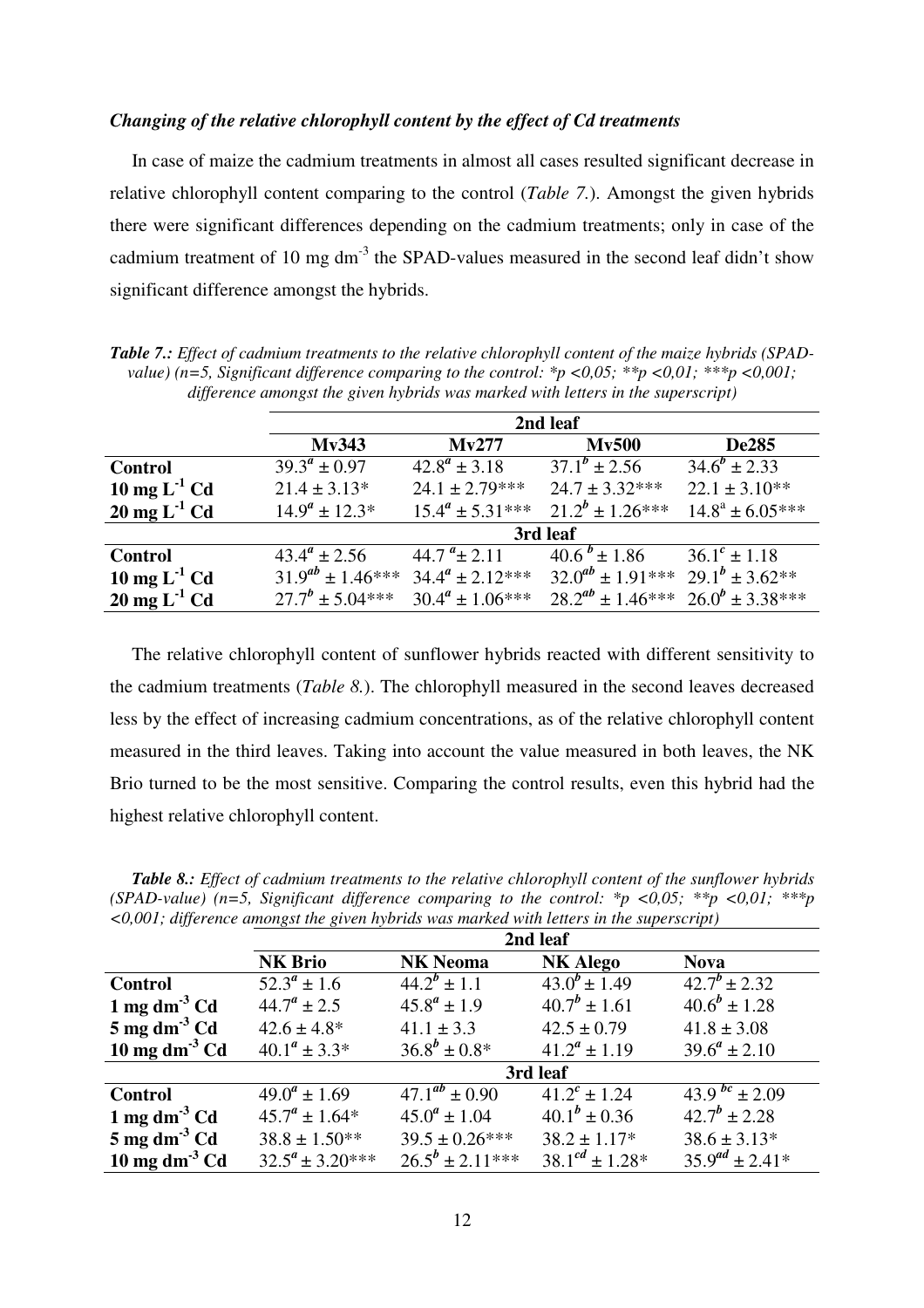### *Changing of the photosynthetic pigment content depending on the Cd treatments*

The absolut chlorophyll content of the maize hybrids, in all studied groups of pigments (klorofill–*a*, –*b* and carotenoids) significantly (60-75%) decreased comparing to the control (*Figure 2*.). The three hybrids from Martonvásár (Mv277, Mv343, Mv500) performed almost the same results, while De285 was behind them a bit relating the amount of the total photosynthetic pigments. I determined in case of all four maize hybrids, that from amongst the three examined pigment groups the klorofill–*a* and –*b* reacted the most sensitively.

The carotenoids were less sensitive to the differences in cadmium concentrations. In case of all four maize hybrids there was significant difference amongst the control and the cadmium treatments. For the concentrations of the cadmium treatments the Mv500 hybrid reacted rhe most sensitively.

In case of sunflower the photosynthetic pigments reacted less sensitively to the cadmium treatments (*Figure 3.*). In all sunflower hybrids there were such pigment groups that didn't show significant decrease even at 10 mg  $dm<sup>-3</sup>$  Cd concentration comparing to the control, this was true mainly for the results measured in the older, second leaves.





*Figure 2.: Changing of the absolute chlorophyll content (mg g-1) by the result of different cadmium treatments in the third leaf of 26-day old maize plants (n=3 ± s.e.) cadmium treatments (1: control, 2: 10 mg dm-3 CdSO4, 3: 20 mg dm-3 CdSO4); p <0.001\*\*\**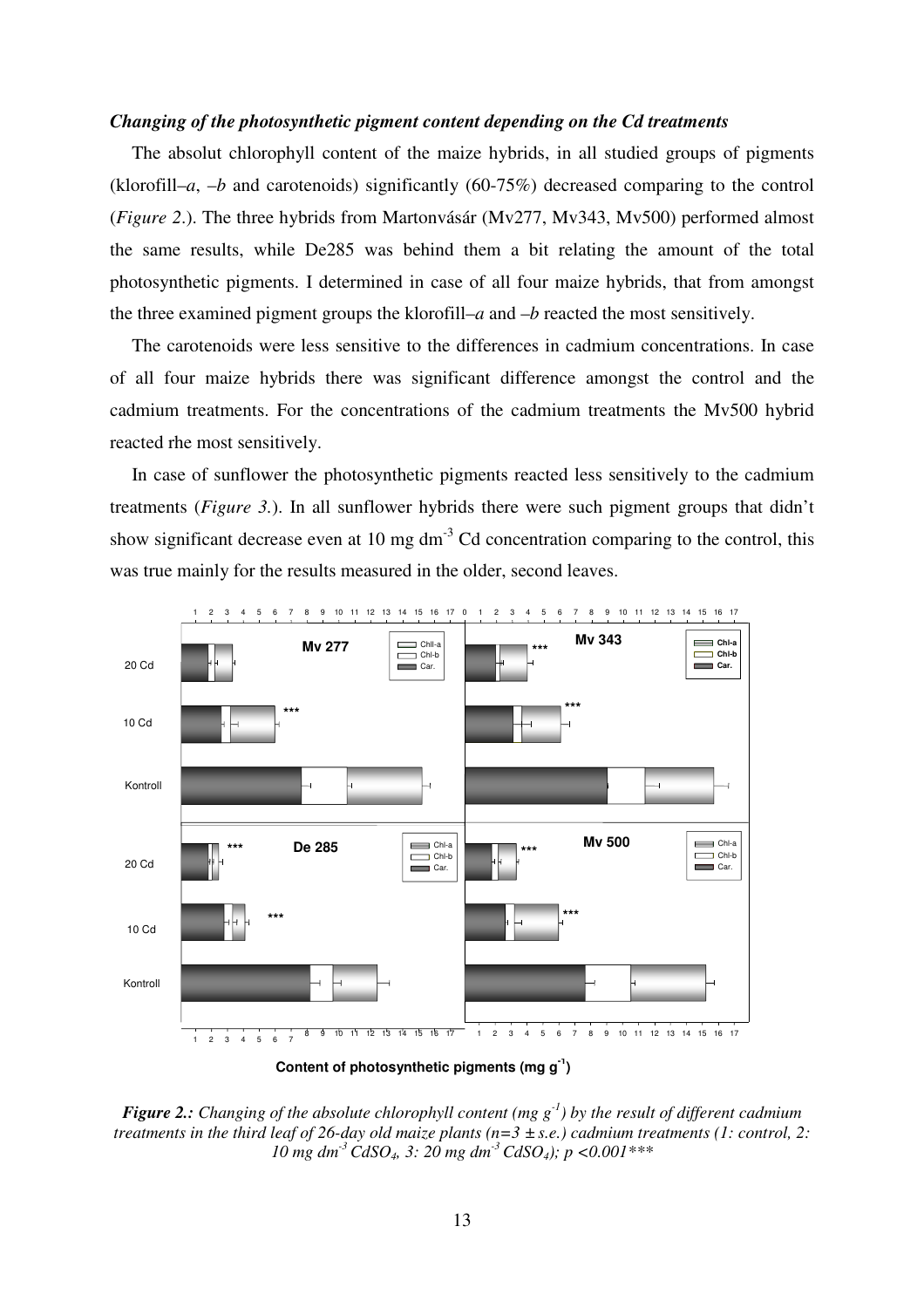Considering the maize and sunflower results, we can determine that the synthesis of the photosynthetic pigments was less sensitive to the cadmium treatments in case of sunflower, than in case of maize.



**Content of photosynthetic pigments (mg g-1 )**



## *Changing of the apoplastic pH depending on the cadmium concentration*

Determination of the apoplastic pH was made from guttation drops. Guttation is the exudation of drops of xylem sap (containing water and some soluble salts, carbohydrates etc.) on the tips or edges of leaves. During the examination of the apoplastic pH of leaves (*Table 9.*), I determined that the pH of the control plants in case of the all three maize hybrids (Mv343, Mv500, De285) fall into the basic range (pH  $8.6 - 9.1$ ). By the effect of the increasing cadmium concentrations the pH values decreased. In case of the  $10 \text{ mg dm}^{-3}$  Cd concentration the pH was in the  $8.1 - 9.0$  pH range, while in case of the 20 mg dm<sup>-3</sup> Cd treatment the value of the pH changed between 7.2 and 8.1.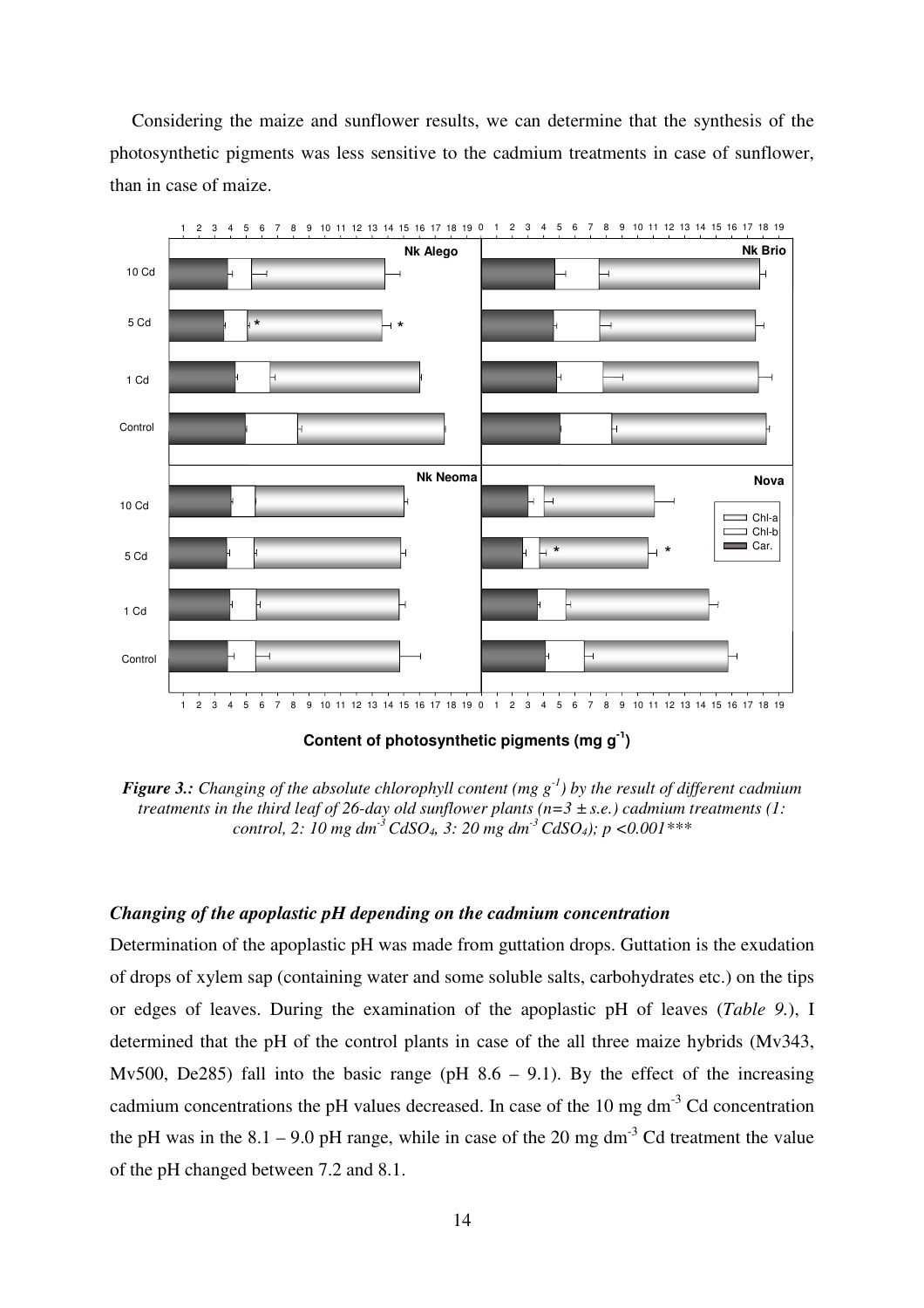| <b>Hybrid</b> | <b>Treatment</b>                      | pH <sub>guttation</sub> drop | $\Delta$ pH |
|---------------|---------------------------------------|------------------------------|-------------|
|               | Control                               | $9.1 \pm 0.71$               |             |
|               | $MV 343$ 10 mg dm <sup>-3</sup> Cd    | $9.0 \pm 0.44$               | $-0.1$      |
|               | $20 \text{ mg dm}^{-3}$ Cd            | $7.9 \pm 1.41$               | $-1.2$      |
|               | Control                               | $8.6 \pm 0.22$               |             |
|               | $MV 500 10 mg dm-3 Cd$                | $8.3 \pm 0.00$               | $-0.3$      |
|               | $20 \text{ mg dm}^{-3}$ Cd            | $8.1 \pm 1.26$               | $-0.5$      |
|               | Control                               | $8.7 \pm 0.74$               |             |
| De 285        | 10 mg dm $^{-3}$ Cd                   | $8.1 \pm 0.66$               | $-0.6$      |
|               | $20 \text{ mg dm}^{-3}$ <sup>Cd</sup> | $7.2 \pm 0.40$               | $-1.5$      |

*Table 9.: Changing of the pH of guttation drops by the effect of cadmium (CdSO4) treatments with different concentrations in maize hybrids (n=5-7)* 

## **Effects of cadmium treatments supplemented with biofertilizers to several physiological parameters of maize and sunflower**

# *Effects of cadmium treatments supplemented with biofertilizers to the fresh weights of maize and sunflower*

The cadmium treatment significantly decreased the fresh weight of maize comparing to the control. In case of sunflower the decrease of the fresh weight by the effect of cadmium treatment was bigger than in case of maize. The sunflower seemed to be more sensitive than maize respecting to the cadmium concentration, since in case of the 20 mg dm<sup>-3</sup> cadmium concentration we were not able to even grow up the plants. By the effect of biofertilizer treatment we found that in case of both plants we could measure about 25-30% more fresh weight comparing to the control. In such cases when cadmium treatments were supplemented with biofertilizer, at 1 mg  $dm^{-3}$  Cd concentration the volume of fresh weight significantly increased in case of both maize and sunflower, while at 5  $\acute{\text{e}}$  s 10 mg dm<sup>-3</sup> Cd concentrations there were no detectable difference.

# *Effects of cadmium treatments supplemented with biofertilizers to the dry weights of maize and sunflower*

Dry material content of maize was significanly less at 5, 10, 20 mg  $\text{dm}^{-3}$  Cd treatments comparing to the dry material content of the control plants (*Figure 4.*). The dry material content of the sunflower shoot was significantly less by the effect of even the 1 mg dm<sup>-3</sup> Cd treatment comparing to the control. The biofertilizer increased the dry weight of the shoot and root of both plants. The cadmium treatment decreased the dry material weight of the shoot and root of the sunflower more than of the maize. The biofertilizer treatment increased the dry material weight of both of the shoot and the root. In case of the maize this increase was bigger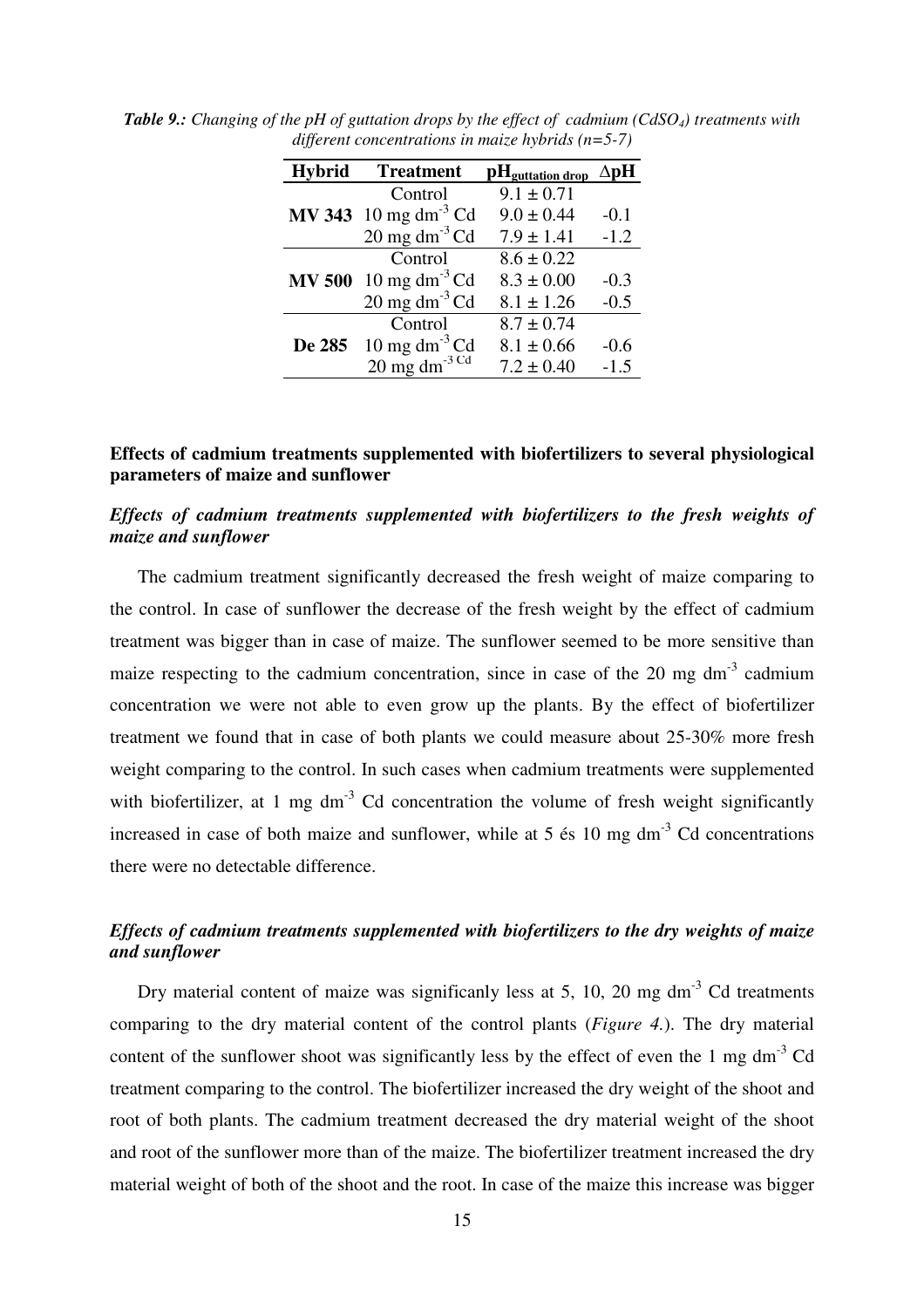in case of the root (30%) than of the shoot (20%). Examining the dry material weight of the root of the sunflower we can state that at  $1 \text{ mg dm}^{-3}$ -es Cd treatment the auxiliary biofertilizer treatment gave significantly bigger value, but we were not able to detect the advantegous effect - found in case of the maize - at the other cadmium concentrations. (*Figure 5.*).



 *Figure 4.: Changing of the dry material content (g/plant) of maize by the effect of different concentration cadmium (Cd) treatment, and in case of the use of biofertilizer (n=6-8 ±s.e.) (the effect of Cd treatment comparing to the control: p <0.05\*, p <0.01\*\*, p <0.001\*\*\*; effect of biofertilizer*   $t$ reatment  $p < 0.05^a$ )

Changing of the dry material content of the shoot and root of sunflower by the effect of different concentrations of cadmium and biofertilizer treatments can be seen in Figure 31.



*Figure 5.: Changing of the dry material content (g/plant) of sunflower by the effect of different concentration cadmium (Cd) treatment, and in case of the use of biofertilizer (n=6-8 ±s.e.) (the effect of Cd treatment comparing to the control: p <0.05\*, p <0.001\*\*\*; effect of biofertilizer treatment p*   $\leq 0.05^a$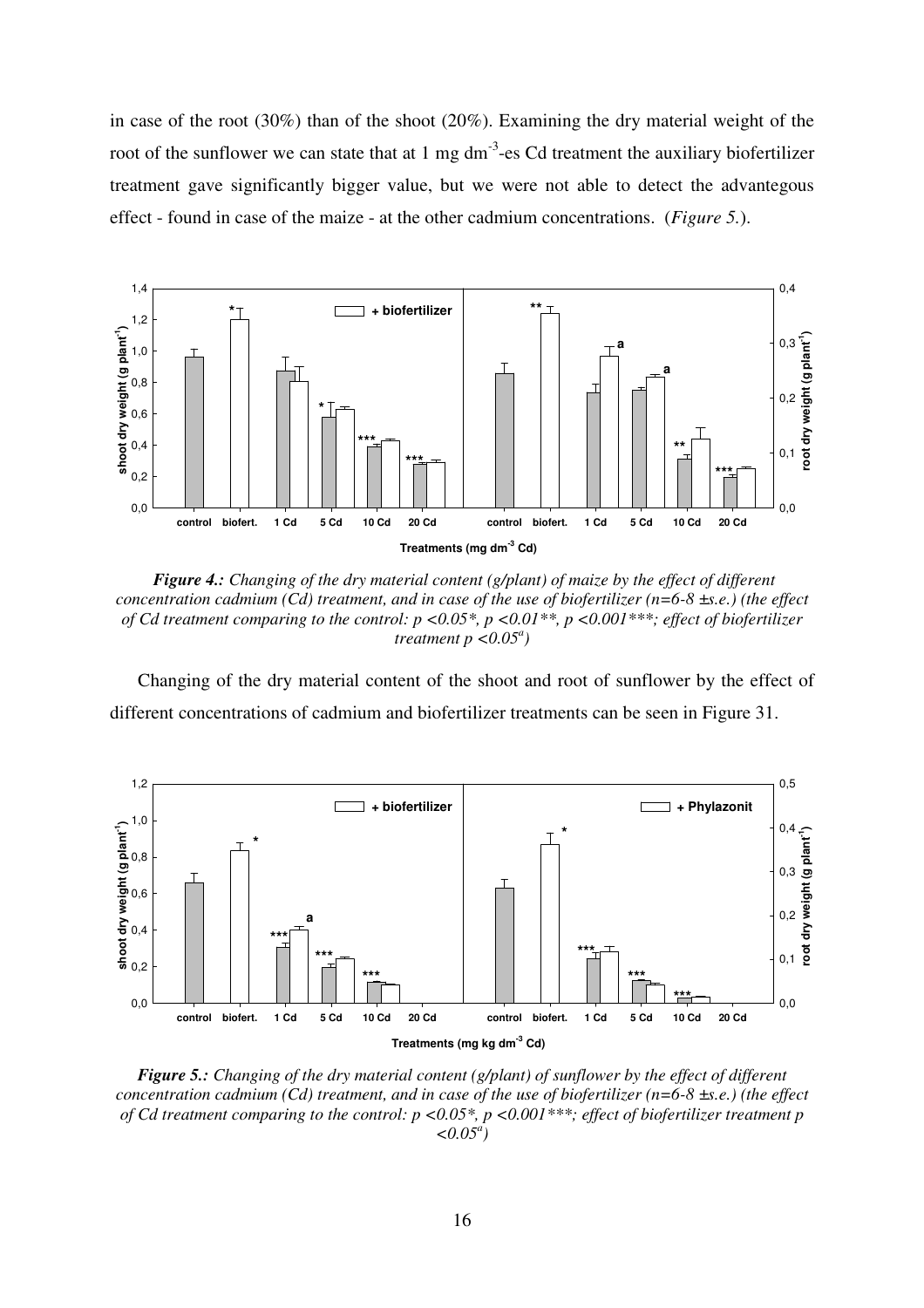# *Effects of cadmium treatments supplemented with biofertilizers to the relative chlorophyll content of maize and sunflower*

By the effect of cadmium treatment the relative chlorophyll content of the leaves decreased significantly. While in case of the maize by the effect of the applied cadmium treatments the relative chlorophyll content decreased depending on the concentrations (*Figure 6*.), whilst in case of the sunflower even at higher concentrations there were no such changes (*Figure 7.*). The sunflower plants treated with higher cadmium concentrations remained shorter, but there were no change in their relative chlorophyll content. Probably the growth decreased in a smaller amount than the chlorophyll content. In case of the sunflower the biofertilizer treatment applied at 1 mg  $dm^{-3}$  cadmium concentration in all measurement days inreased significantly the value of relative chlorophyll content, but it was not effective against the other cadmium concentrations.



*Figure 6.: Changing of the value of the relative chlorophyll content (SPAD - units) of sunflower shoot by the effect of treatments at different cadmium (Cd) concentrations and of biofertilizer in case of plants treated for 7, 8, 10 and 13 days. (n=80-100 ±s.e.) (effect of the Cd treatment, comparing to the control: p <0.05\*, p <0.01\*\*, p <0.001\*\*\* effect of biofertilizer treatment p <0.05<sup><i>a*</sup>, *p <0.01<sup>b</sup>*)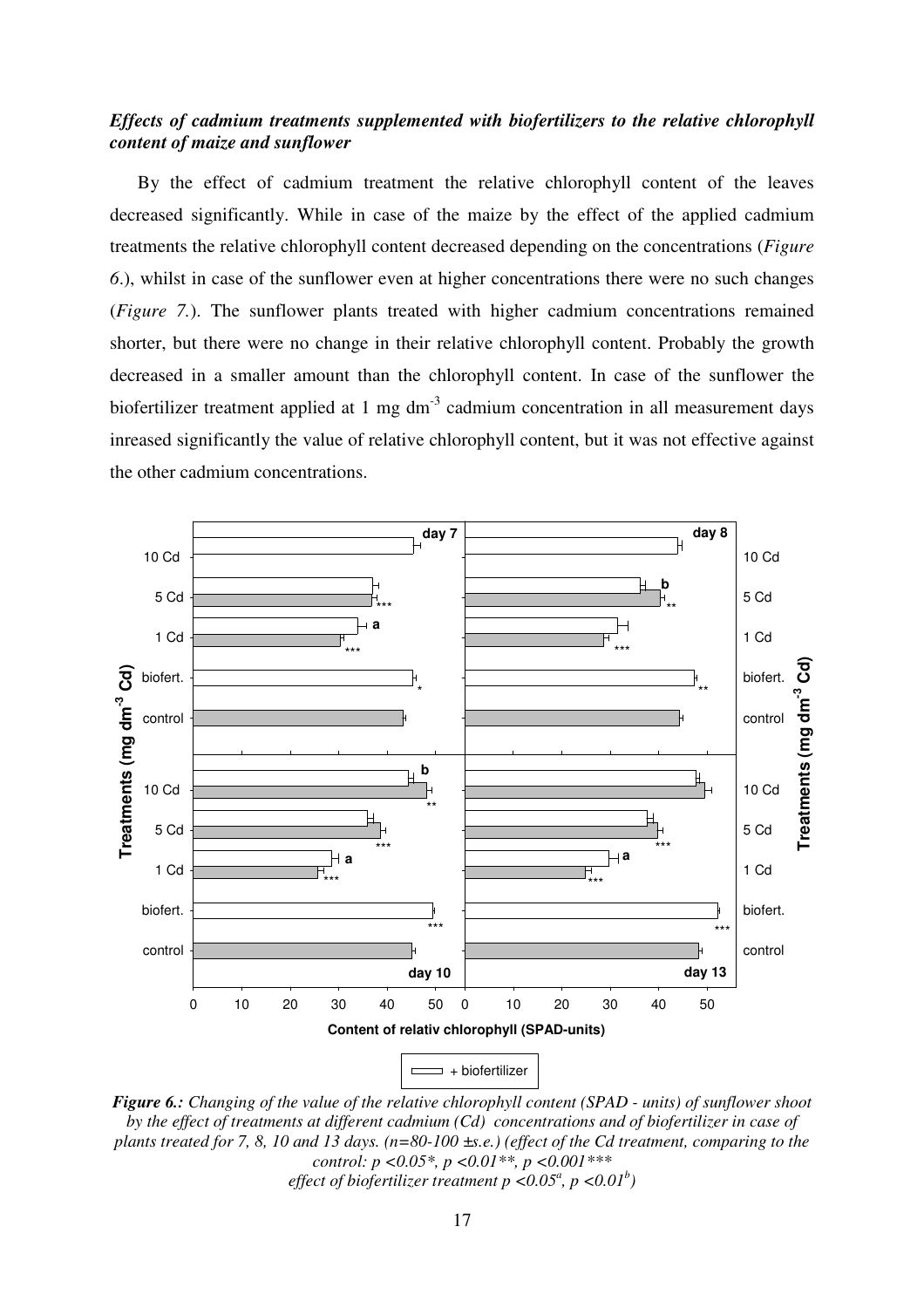

*Figure 7.: Changing of the value of the relative chlorophyll content (SPAD-units) of maize by the effect of treatments at different cadmium (Cd) concentrations and of biofertilizer in case of plants treated for 6, 7, 8, and 9 days. (n=80-100 ±s.e.) (effect of the Cd treatment, comparing to the control: p <0.05\*, p <0.01\*\*, p <0.001\*\*\* effect of biofertilizer treatment p <0.05<sup><i>a*</sup>, *p <0.01<sup>b</sup>*)

# *Effects of cadmium treatments supplemented with biofertilizers to the photosynthetic pigment content of maize and sunflower*

According to our results the cadmium treatments decreased the amount of chlorophylls and carotenoids in the shoot of the maize, but the carotinoids were less sensitive. The alone applied biofertilizer increased the amount of photosynthetic pigments, while applied with cadmium treatment, it decreased the negative effect of cadmium. We found similar changes in case of sunflower as well, the cadmium treatments decreased the amount of chlorophylls, but the 10 mg dm<sup>-3</sup> Cd treatment gave a value close of the control, as we saw at SPAD-indexes as well. So long as we detected the decrease of the photosynthetic pigments in the shoot of the maize by the effect of cadmium treatment, while in case of the sunflower, the high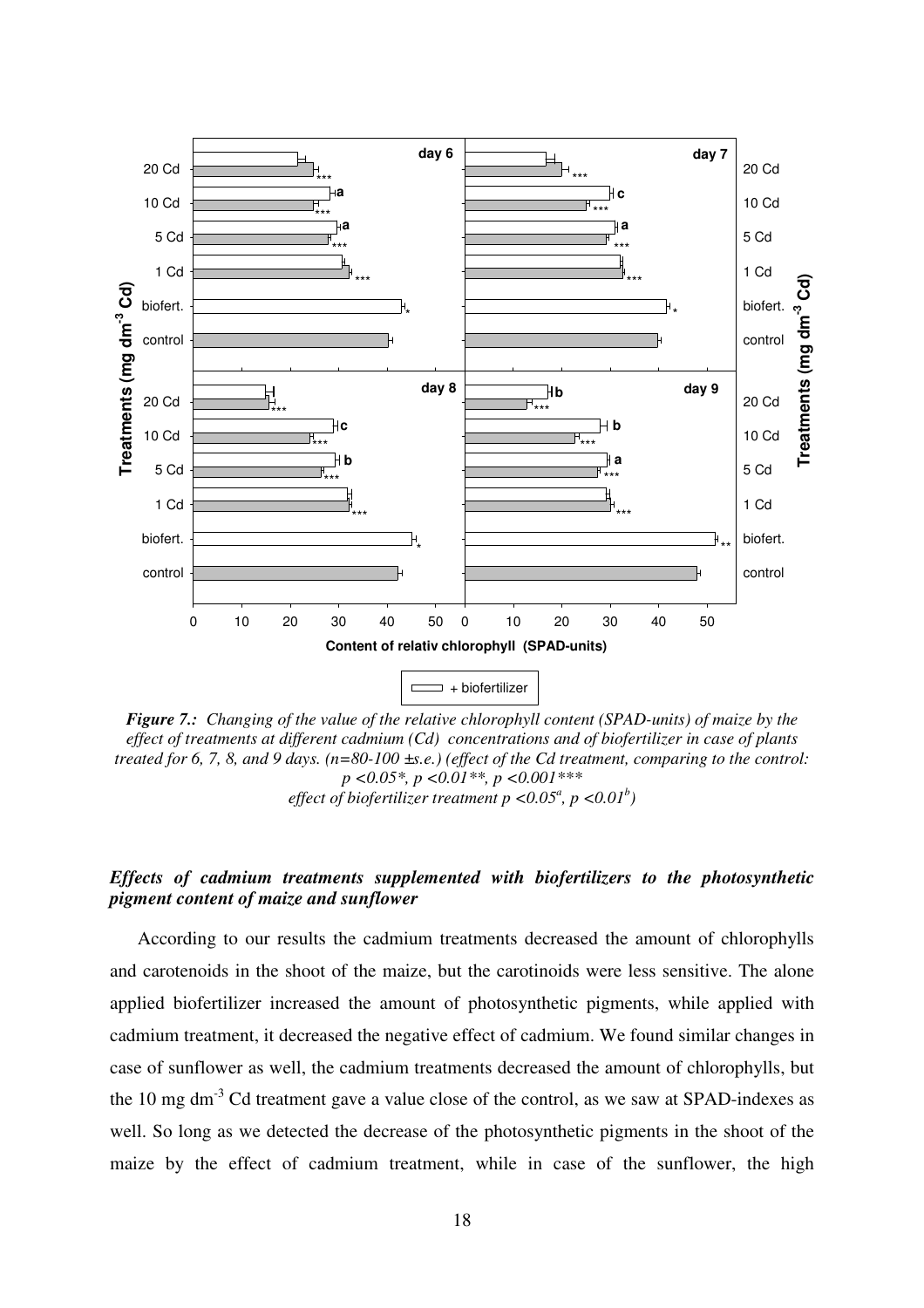concentration cadmium treatment increased the amount of photosynthetic pigments related to dry material content.

# *Effects of cadmium treatments supplemented with biofertilizers to the photochemical effectiveness of maize and sunflower*

The value of the potential photochemical efficiency is characterized, that in case of both examined plant groups the  $F_v/F_m$  value of the control approaches the optimal estimated value, and by the effect of biofertilizer treatment it remained the same high (*Figure 8.*). By the effect of different concentration cadmium treatments the  $F_v/F_m$ , decreased, in case of sunflower more than of the maize. In case of the maize the  $10 \text{ mg dm}^{-3}$  cadmium treatment supplemented with biofertilizer compensates the effect of cadmium, i.e. we also measured higher  $F_v/F_m$  values with biofertilizer supplement, than without. In case of sunflower even no detectable difference can be found between the effect influencing the  $F_v/F_m$  values of the 10 mg dm-3 cadmium treatment and the biofertilizer supplementation.



*Figure 8.: Changing of the value of potential photochemical efficiency (F<sup>v</sup> /Fm) by the effect of different concentration cadmium(Cd) and biofertilizer treatments in case of maize (A) and sunflower (B) n=6 ±s.e.*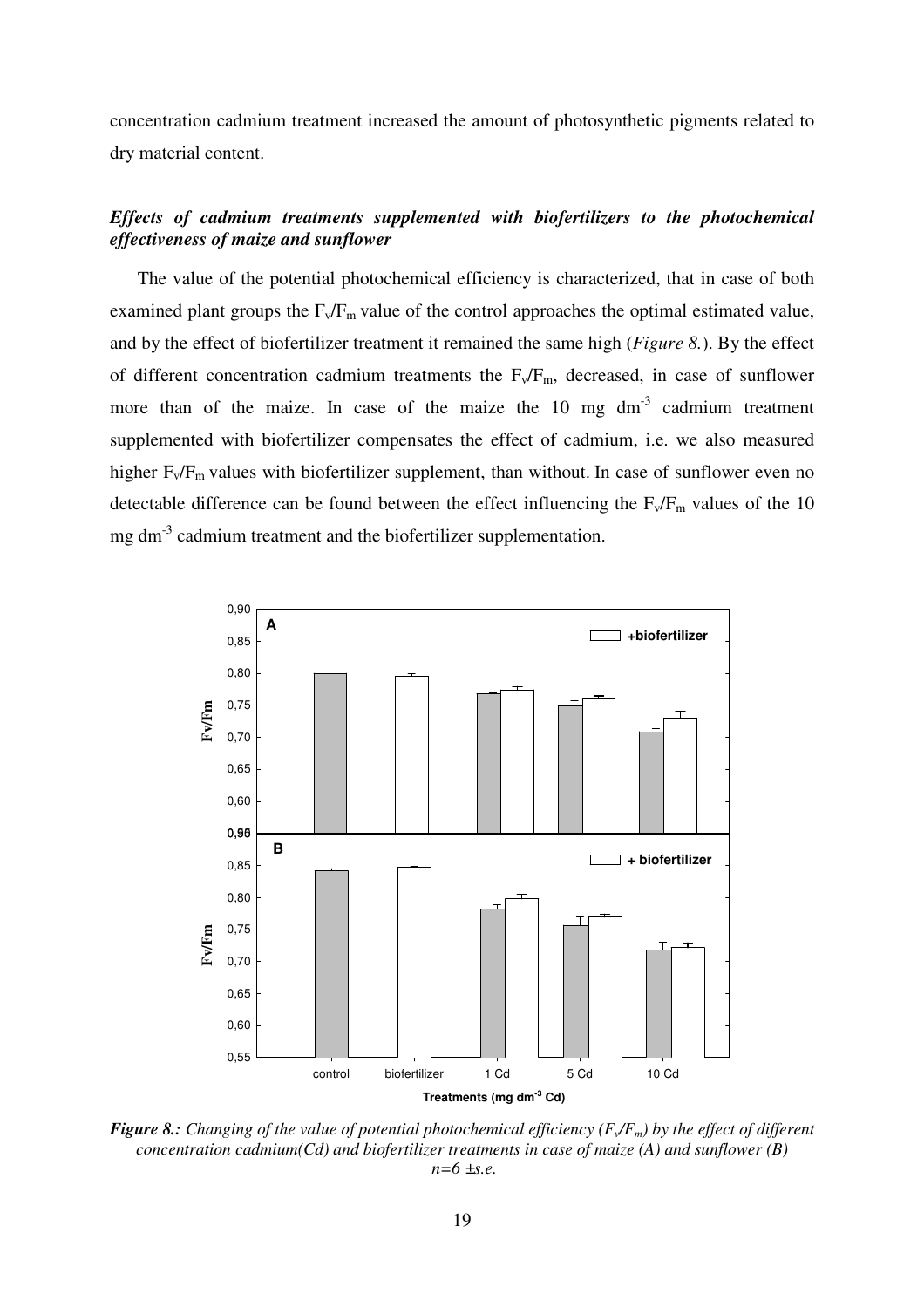# *Effects of cadmium treatments supplemented with biofertilizers to the cadmium content of maize and sunflower*

By the effect of cadmium treatments, the cadmium content in the shoot and root of both plants increased comparing to the control (*Tables 10-11.*). The cadmium content of the root is multiple than of the shoot, i.e. the uptaken cadmium remains in the root, and only a relatively small part of it is transported into the shoot. By the effect of biofertilizer treatment the detected amount of cadmium declined both in the root and shoot of maize.

*Table 10. Cadmium content of the shoot and root of maize treated with cadmium and biofertilizer (n=3±s.e.) (significancy examination between the cadmium treatment and the biofertilizer supplementation, \*p <0,05, \*\*p <0,01)* 

|                                       | <b>Shoot</b> ( $\mu$ g/plant) | <b>Root</b> ( $\mu$ g/plant) |
|---------------------------------------|-------------------------------|------------------------------|
| <b>Control</b>                        | $1.31 \pm 0.10$               | $11.50 \pm 0.72$             |
| 1 mg dm <sup>-3</sup> Cd              | $134.67 \pm 9.06$             | $597.00 \pm 23.52$           |
| $5 \text{ mg dm}^3 \text{Cd}$         | $215.33 \pm 18.09$            | $950.33 \pm 24.39$           |
| 10 mg dm <sup>-3</sup> Cd             | $345.50 \pm 20.50$            | $1602.33 \pm 64.68$          |
| $20 \text{ mg dm}^3 \text{Cd}$        | $514.00 \pm 5.51$             | $2548.33 \pm 118.44$         |
| 1 mg $\text{dm}^3$ Cd+biofertilizer   | $159.33 \pm 22.26$            | $653.33 \pm 39.22$           |
| $5 \text{ mg dm}^3$ Cd+biofertilizer  | $209.67 \pm 12.41$            | $880.67 \pm 80.88*$          |
| 10 mg $\text{dm}^3$ Cd+biofertilizer  | 249.67 ±6.38**                | 1179.00 ±49.86**             |
| $20 \text{ mg dm}^3$ Cd+biofertilizer | $563.33 \pm 28.39$            | $3520.00 \pm 236.43$         |

Sunflower accumulated more cadmium in its shoot and root, than maize. This explains the results of the above trials, according to which the sunflower showed bigger sensitivity against cadmium, than the maize. It is assumed that the defence mechanisms of maize and sunflower are different, but this will be a subject of my further research.

*Table 11. Cadmium content of the shoot and root of sunflower treated with cadmium and biofertilizer (n=3±s.e.) (significancy examination between the cadmium treatment and the biofertilizer supplementation, \*p <0,05, \*\*p <0,01)* 

|                                         | <b>Shoot</b> ( $\mu$ g/plant) | <b>Root</b> ( $\mu$ g/plant) |
|-----------------------------------------|-------------------------------|------------------------------|
| <b>Control</b>                          | $4.68 \pm 0.07$               | $12.67 \pm 1.35$             |
| 1 mg dm <sup>-3</sup> Cd                | $272.67 \pm 16.75$            | $604.00 \pm 84.36$           |
| $5 \text{ mg dm}^3 \text{Cd}$           | $797.67 \pm 13.86$            | $2047.33 \pm 61.65$          |
| 10 mg dm <sup>-3</sup> Cd               | $922.33 \pm 76.91$            | $13001.33 \pm 1220.34$       |
| $1 \text{ mg dm}^3$ Cd+biofertilizer    | $216.00 \pm 19.86$            | $512.00 \pm 155.47$          |
| $5 \text{ mg dm}^3$ Cd+biofertilizer    | $800.67 \pm 52.87$            | 2329.33 ±352.77              |
| 10 mg dm <sup>-3</sup> Cd+biofertilizer | $504.00 \pm 57.04**$          | 6745.67 ±676.96**            |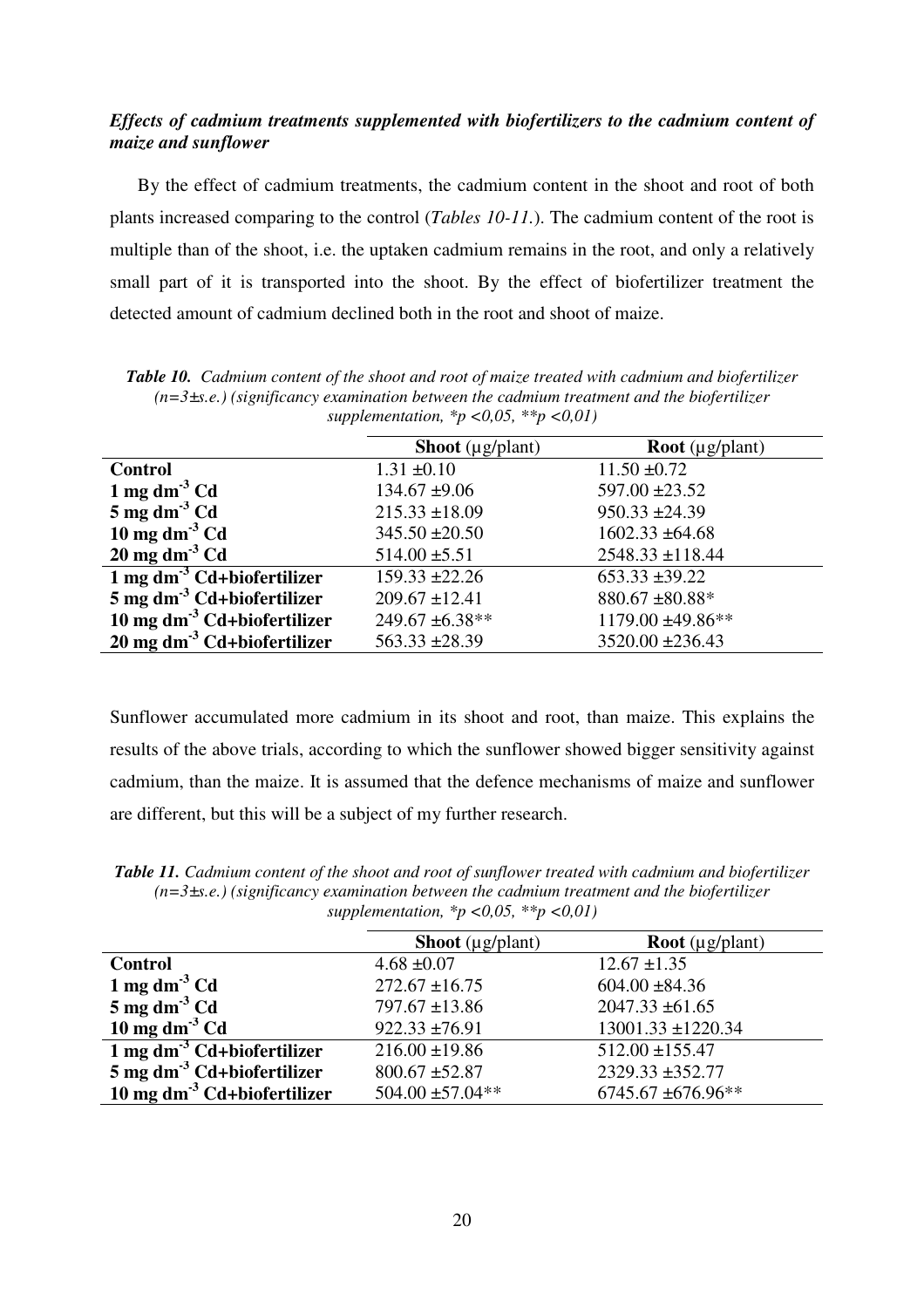#### 4. NEW AND NOVEL SCIENTIFIC RESULTS OF THE DISSERTATION

- In case of the seedlings of the two examined species (maize and sunflower) **I determined that during the comparative study of the root growth, at the CdSO<sup>4</sup> concentrations above 50 µM the relative root growth didn't change significantly. Besides some plant species, for example sunflower in the result of my study, would react more sensitively to the high cadmium concentrations.** At 50 µM cadmium concentration root growth was totally hindered.
- **The acid secretion of the roots ofseveral-day old seedlings was closely related to the growth of the roots.** In prportion of the inhibition of the root growth the acid secretion of the roots also decreased. In case of sunflower acid secretion was more intensive in the root collar zone, while in case of maize this was stronger in the zones of the root collar and the apex.
- Seeing the results of the maize and the sunflower, it can be stated that **the synthesis of photosynthetic pigments is more sensitive to the cadmium treatments in case of sunflower, than in case of maize**. I.e. it doesn't hinder the dry material production of the sunflower through the decrease of the photosynthetic pigments, but it hinders photosynthesis through an other process.
- In practice, the aims of biofertilizer treatments are to mobilize the nutrients, and to promote the nutrient uptake of the plants. Therefore it is assumed that cadmium uptake would increase as well. But ont he basis of **our measurments the cadmium uptake didn't increase significantly by the effect of additional biofertilizer treatments, even in some cases the accumulated amount of cadmium decreased in both plant species.**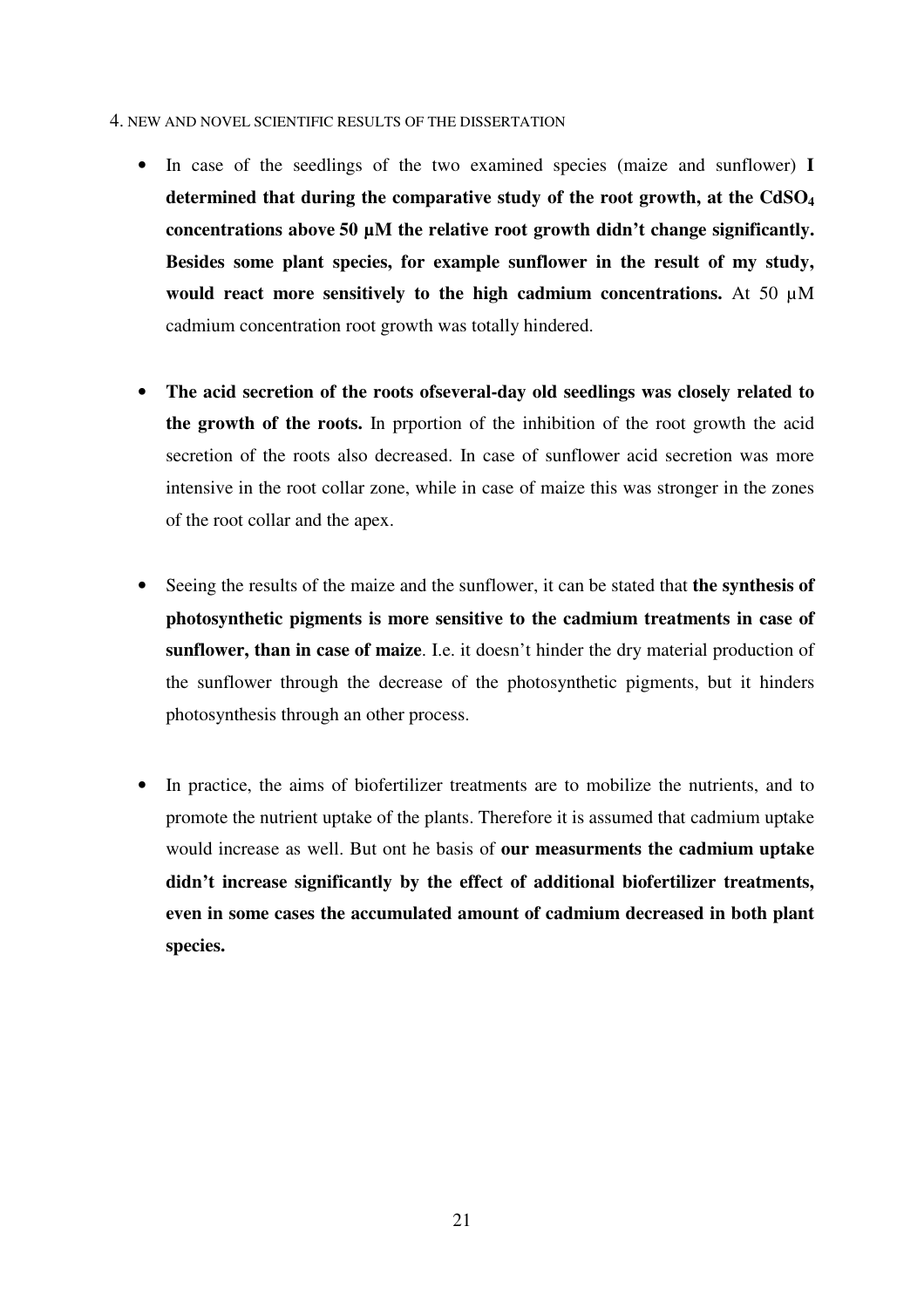### 5. PRACTICAL USE OF THE RESULTS

- **The useful microorganisms of the biofertilizer compensate for the negative effects of the cadmium**, they promote the nutrient uptake of the plants, **even in contamined soil, while they don't strenghten significantly the uptake of heavy metals, presumably they would play a role in hinderance of the uptake of heavy metals.**
- **I determined the change of apoplastic pH had occured by the effect of cadmium treatments by the measurement of the pH-value of guttation drops**, instead of the spinning, which was preferred more in the general practice. **This is much cheaper and faster measurment method for the determination of apoplastic pH, and the test plants without truncation remain available for further investigations. By the effect of the increasing cadmium content the value of apoplastic pH decreased comparing to the control.**

## 6. PUBLICATIONS OF THE DISSERTATION

Scientific papers in foreign language, reviewed journal:

- *Gajdos É. Lévai L.* – *Veres Sz.* – *Kovács B.:* 2012. Effects of Biofertilizers on Maize and Sunflower Seedlings under Cadmium-stress. *Communications in Soil Science and Plant Analysis (special edition)* 43. (1-2): 272-279. (IF<sub>2011</sub>: 0.506)
- *Gajdos É.* – *Kiss L.* – *Bánszki L.:* 2011. Possible effects of cadmium content of soils on certain physiological parameters of maize. 11<sup>th</sup> Alps-Adria Workshop, *Növényterm.* 60: 283-286.
- *Gajdos É.* – *Tóth B.* – *Kovács B.:* 2009. Applicability of biofertilization under Cadmium stress in the case of maize and sunflower. *Cereal Res. Commun.* 37: 593-596.
- *Lévai L.* – *Veres Sz.* – *Bákonyi N.* – *Gajdos É.:* 2008. Can wood ash and bio-fertilizer play a role in organic agriculture? Agronomiski Glasnik (Agronomy Journal) 3: 263-272. ISSN 0002-1954.
- *Veres Sz.* – *Lévai L.* – *Bákony, N.* – *Gajdos É.:* 2008. Correlation of nutrient contents and biofertilizations. *Cereal Res. Commun.* 36: 1831-1835. (IF<sub>2008</sub>: 1.190).
- *Lévai L.* – *Veres Sz.* – *Gajdos É.* – *Bákonyi N.:* 2008. The Possible Role of bacteria Containing Bio-fertilizers in Sustainable Agriculture. *Soil Science and Plant Nutrition*, *Special issue*. 8(3):188-189.
- *Veres Sz.* – *Lévai L.* – *Mészáros I.* – *Gajdos É.:* 2007. The effects of bio-fertilizers and nitrogen nutrition on the physiology of maize. *Cereal Res. Commun*. pp. 1297-1301.  $(E_{2007}: 1.190)$ .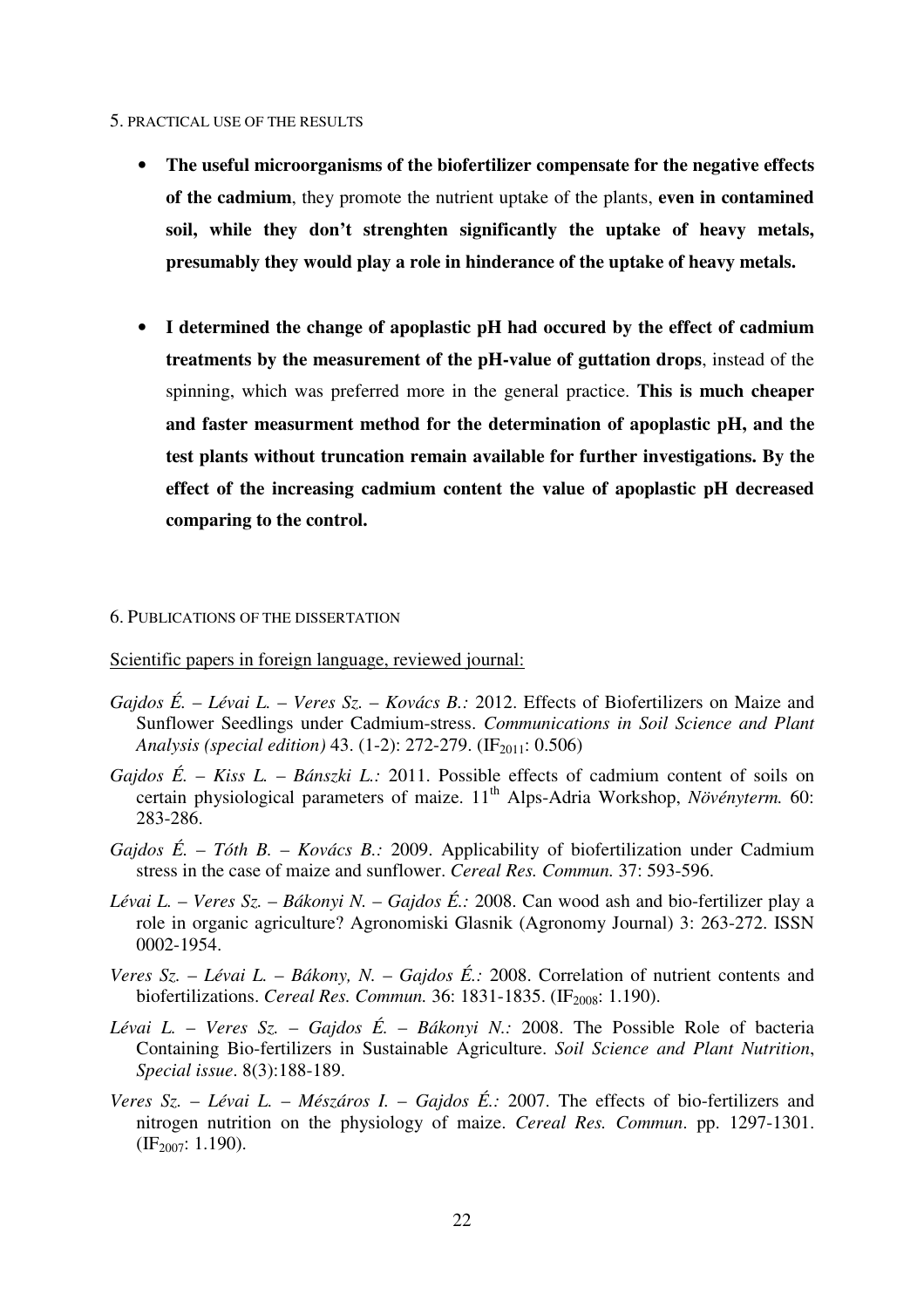Scientific papers in Hungarian language, reviewed journal:

- *Gajdos É.*: 2012. Néhány kukorica és napraforgó fajta kadmium érzékenységének vizsgálata. *Acta Agr. Debr*. 50: 169-173. ISSN 1587-1282
- *Gajdos É.*: 2009. Baktérium alapú biotrágya hatása a kukorica és napraforgó kadmium toleranciájára vízkultúrás kísérletben. *Acta Agr. Debr.* 35: 15-21. ISSN 1587-1282
- *Veres Sz. Léva, L.* – *Gajdos É.* – *Bákonyi N.:* 2008. A biotrágyázás hatása napraforgó és kukorica tápanyag-gazdálkodására kadmium szennyezés esetén. XXXII. *Acta Agr. Óvariensis.* ISBN 978 963 9883 05 5
- *Veres Sz. Lévai L. Gajdos É.* – *Mészáros I.:* 2007. A biotrágyázás hatása kukorica szárazanyag produkciójára. *Acta Agr. Óváriensis*. 49(2): 557-561.

## Reviewed conference proceedings in foreign language:

- *Gajdos É. Bákonyi N. Marozsán M. Tóth B. Lévai L. Veres Sz.:* 2011. Cadmium tolerance of maize and sunflower seedlings.  $46<sup>th</sup>$  Croatian &  $6<sup>th</sup>$  International Symposium on Agriculture, Opatija. pp.700-703. ISBN 978-953-6135-90-5.
- *Gajdos É. Veres Sz. Bákonyi N. Tóth B. Víg R. Marozsán M. Lévai L.:* 2010. Effects of cadmium on some physiological procesess of crop plants.  $45<sup>th</sup>$  Croatian &  $5<sup>th</sup>$ International Symposium on Agriculture, Opatija, 2010. february 14-09. pp. 712-716. (eds. Marič and Lončarić) ISBN 978-953-6331-79-6
- *Gajdos É.* –*Veres Sz.* – *Bákonyi N. Tóth B.* – *Bódi É.* – *Marozsán M.* – *Lévai L.:* 2009. Effects of bacteria containing biofertilizer on Cd- tolerance of some crop plants. Előadás. In: Poceedings of 18th symposium of The international scientific centere of fertilizers, Rome, Italy, pp. 67-73. ISSN 1971-0755
- *Veres Sz.* – *Lévai L.* – *Marozsán M.* – *Gajdos É.:* 2009. The effect of plant growth promoting bacteria containing fertilizer to the photosynthetic activity of maize seedlings. In: Giametta, G. and Zimbalatti, G. (eds.): Proceedings of XXXIII CIOSTA CIGR V Conference 2009 'Technology and management to ensure sustainable agriculture, agrosystems, forestry and safety' and IUFRO (Unit 3.06.00) Workshop, Reggio Calabria, Italy, Vol., 3, pp. 2123-2127. ISBN 978 88 7583 031 2
- *Veres Sz. Lévai L. –Marozsán M. Gajdos É. –Bákonyi N. –Tóth B.:* 2009. Changes of some chlorophyll-fluorescence parameters under biofertilization. 44<sup>th</sup> Croatian & 4<sup>th</sup> International Symposium on Agriculture, Opatija, 2009.february 16-20. 662 pp. ISBN 978-953-6331-61-3
- *Gajdos É.* – *Bákonyi N.* – *Lévai L.* – *Veres Sz.* – *Marozsán M.* – *Tóth B.:* 2009. Physiological examination of cadmium contamination on corn and sunflower seedlings. In: Proceedings of  $44<sup>th</sup>$  Croatian &  $4<sup>th</sup>$  International Symposium on Agriculture, Opatia, Croatia, pp. 510-512. ISBN 978-953-6331-61-3
- *Bákonyi N.* – *Tóth B.* – *Gajdos É.* – *Bódi É.* – *Marozsán M.* – *Veres Sz.* – *Lévai L.:* 2009. Role of biofertilisers in plant nutrition. Előadás. 18<sup>th</sup> CIEC Symposium of the International Scientific Centre of Fertilizers. November 8-12, 2009 Rome, Italy. pp.17-22. ISSN 1971- 0755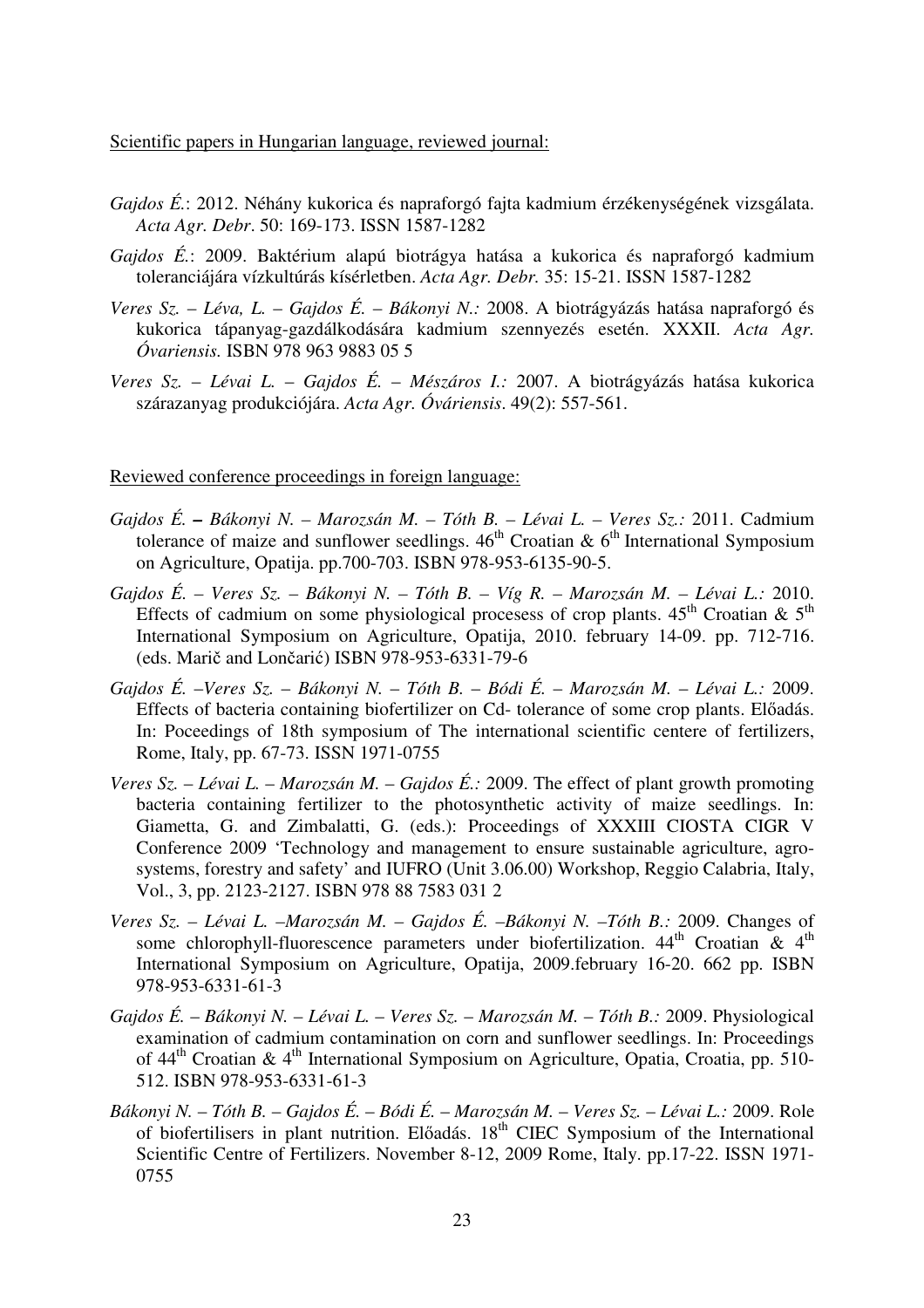- *Marozsán M. –Veres Sz. –Gajdos É. –Bákonyi N. –Tóth B. –Lévai L.:* 2009. The possible role of bio-fertilizers in agriculture.  $44<sup>th</sup>$  Croatian &  $4<sup>th</sup>$  International Symposium on Agriculture, Opatija, 2009. february 16-20. 585 pp ISBN 978-953-6331-61-3
- *Lévai L.* – *Veres Sz.* – *Gajdos É.* – *Bákonyi N.:* 2008. The Possible Role of Bacteria Containing Bio-Fertilizers in Sustainable Agriculture. Poster. Session II.,5<sup>th</sup> International Symposium of Interactions of Soil Minerals with Organic Compartments and Microorganisms, Pucón, Chile, November 24-28 pp.

# Reviewed conference proceedings in Hungarian language:

*Gajdos É. – Bákonyi N. – Marozsán M. – Víg R. – Veres Sz. – Lévai L.*: 2010. Kadmummal és baktérium alapú biotrágyával kezelt napraforgó hibridek növényfiziológiai vizsgálata. Az Élhető Vidékért 2010 Környezetgazdálkodási Konferencia 223-227. ISBN 978-963-229- 871-9

Not reviewed conference proceedings in foreign language:

- *Gajdos É.* – *Bákonyi N.* – *Lévai L.* – *Veres Sz.* – *Marozsán M.* – *Tóth B.:* 2008. A biotrágya szerepe a növények nehézfém toleranciájában Poszter VI. Alföldi Tudományos Tájgazdálkodási Napok, Mezőtúr 2008. okt. 16-17. pp. 49 ISBN 978-963-87874-1-5
- *Gajdos É.:* 2008. A biotrágya és a nehézfém stressz kölcsönhatásainak fiziológiai vizsgálata**.**  FVM Tudomány Ünnepe-"Fiatal kutatók az élhető földért". 2008. november 24. Budapest
- *Gajdos É.* – *Bákonyi N.* – *Lévai L.* – *Veres Sz.:* 2007. Biotrágyázás, mint alternatív tápanyagutánpótlási lehetőség alkalmazása szennyezett talajokon. Poszter Erdei Ferenc IV. Tudományos Konferencia "A tudomány mindenkié" Kecskemét 2007. aug. 27-28. II. kötet, pp. 885-888. ISBN 978-963-7294 63-1 Ö, ISBN 978-963-7294-65-5
- *Gajdos É.* – *Bákonyi N.* – *Lévai L.* – *Veres Sz.:* 2007. A biotrágyázás növényi produkciót befolyásoló hatása kadmiummal szennyezett talajokon Poszter Georgikon Napok "Agrárgazdaság a vidékért, a környezetért, az életminőségért", Keszthely 2007 szept. 20-21. pp.146, ISBN 978-963-9639-20-1

# Reviewed conference proceedings in foreign language:

- *Lévai L. Tóth B.* – *Gajdos É.* – *Bákonyi N.* – *Veres Sz.:* 2011. Bio-Fertilizers for the Quality of Agricultural Production. Proceedings. International Symposium on Kaz Mountains (Mount IDA) and Edremit. Global Changes in the Mediterranean Region (IKES2011). pp. 531-539. Editords: Recep Efe-Münir Öztürk-Ibrahim Atalay. ISBN:978-605-87840-0-0.
- *Lévai L. –Veres Sz. –Tóth B. – Bákonyi N. –Gajdos É. –Faragó E. –Marozsán M.:* 2010. Necessity to use living bacteria in plant nutririon.  $45<sup>th</sup>$  Croatian &  $5<sup>th</sup>$  International Symposium on Agriculture, Opatija, 2010. february 14-09. pp. 818-822. (eds. Marič and Lončarić) ISBN 978-953-6331-79-6